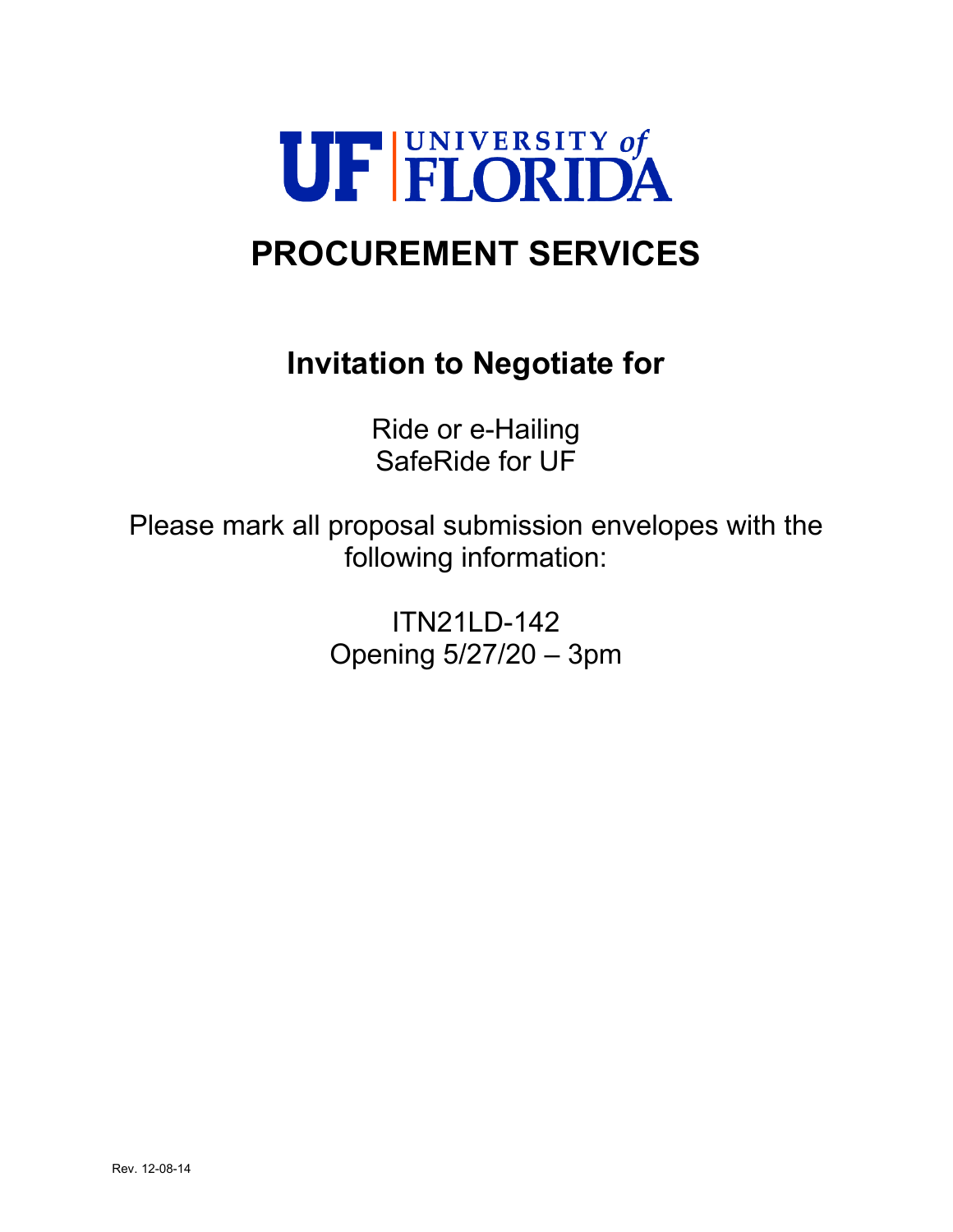# Contents

| 1.0 |                |                                                                              |  |
|-----|----------------|------------------------------------------------------------------------------|--|
|     | 1.1            |                                                                              |  |
|     | 1.2            |                                                                              |  |
|     | 1.3            |                                                                              |  |
|     | 1.4            |                                                                              |  |
|     | 1.5            |                                                                              |  |
|     |                |                                                                              |  |
|     |                |                                                                              |  |
| 2.0 |                |                                                                              |  |
|     | 2.1            |                                                                              |  |
|     | 2.2            |                                                                              |  |
|     | 2.3            |                                                                              |  |
|     | 2.4            |                                                                              |  |
|     | 2.5            | Vendor Protest Procedure; Notice of Proposal Protest Bonding Requirement  9  |  |
|     | 2.6            |                                                                              |  |
|     | 2.7            |                                                                              |  |
|     | 2.8            |                                                                              |  |
|     | 2.9            |                                                                              |  |
|     | 2.10           | Determination of and Information Concerning Vendor's Qualifications  9       |  |
|     | 2.11           |                                                                              |  |
|     | 2.12           | Rejection of Vendor Counter-offers, Stipulations and Other Exceptions  10    |  |
|     | 2.13           |                                                                              |  |
|     | 2.14           |                                                                              |  |
|     |                |                                                                              |  |
| 3.0 |                |                                                                              |  |
|     | 3.1            |                                                                              |  |
|     | 3.2            |                                                                              |  |
|     | 3.3            |                                                                              |  |
|     |                |                                                                              |  |
|     |                |                                                                              |  |
| 4.0 |                |                                                                              |  |
|     | 4.1            |                                                                              |  |
|     | 4.1.1          |                                                                              |  |
|     | 4.1.2          |                                                                              |  |
|     | 4.1.3          |                                                                              |  |
|     | 4.1.4          |                                                                              |  |
|     | 4.1.5          |                                                                              |  |
|     | 4.1.6          |                                                                              |  |
|     | 4.2            |                                                                              |  |
|     | 4.2.1          |                                                                              |  |
|     | 4.2.2          |                                                                              |  |
|     | 4.2.3<br>4.2.4 | University Provides Information in Good Faith without Liability  13          |  |
|     | 4.2.5          |                                                                              |  |
|     | 4.2.6          | Questions, Communications and Inquires between the University and Vendors 13 |  |
|     |                | Addenda and the University's Response to Communications from Vendor  14      |  |
|     | 4.2.7<br>4.2.8 |                                                                              |  |
|     | 4.2.9          |                                                                              |  |
|     | 4.2.10         |                                                                              |  |
|     | 4.2.11         |                                                                              |  |
|     |                |                                                                              |  |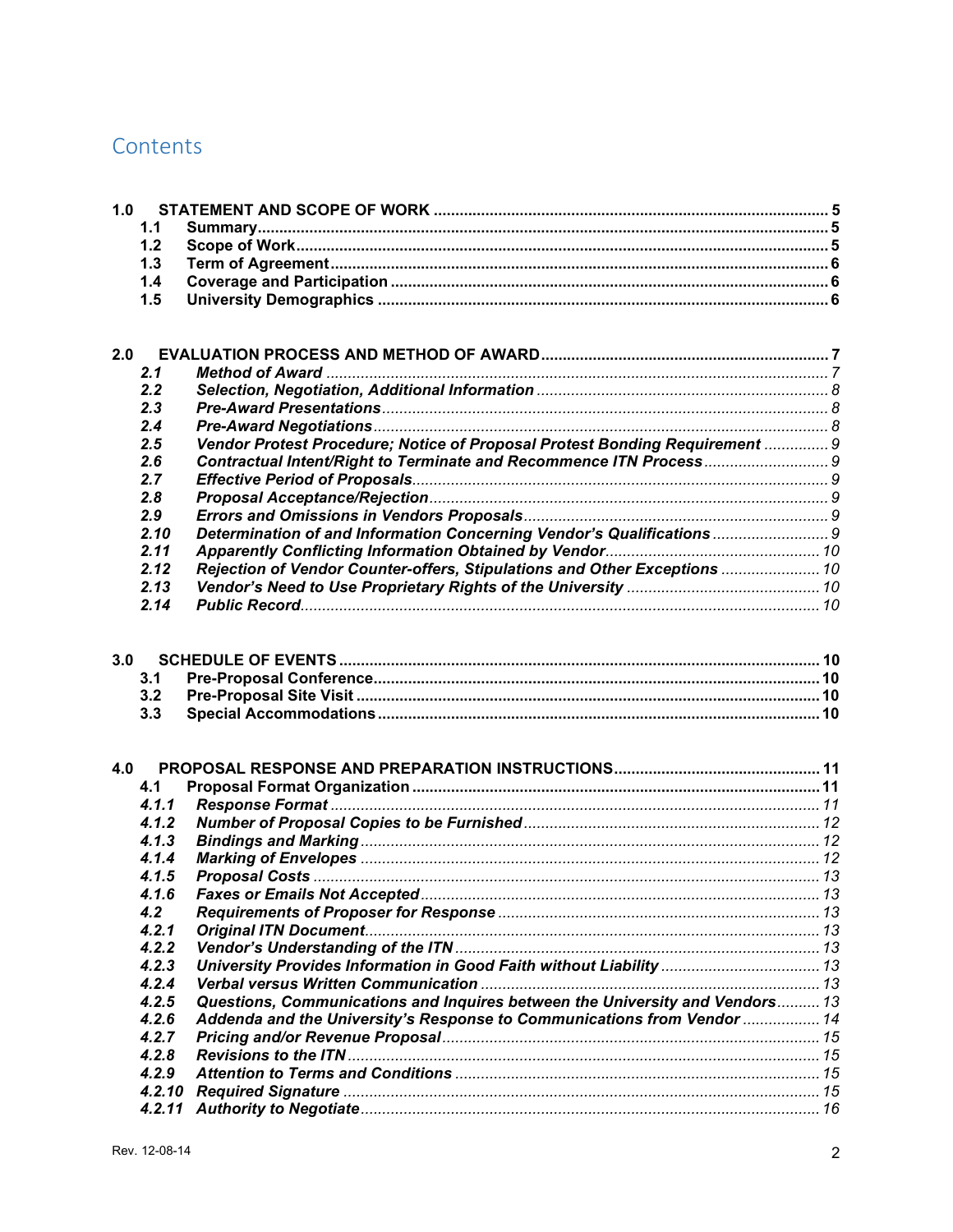| 4.2.13 Improper Business Relationships/Conflict of Interest Prohibited  16<br>4.2.14 Corrections, Changes, and Providing Information on Forms within the ITN 16<br>4.2.18 University's Right to Use Vendor's Ideas/Proprietary Information 17 |
|-----------------------------------------------------------------------------------------------------------------------------------------------------------------------------------------------------------------------------------------------|

| 5.0 |      |  |
|-----|------|--|
|     | 5.1  |  |
|     | 5.2  |  |
|     | 5.3  |  |
|     | 5.4  |  |
|     | 5.5  |  |
|     | 5.6  |  |
|     | 5.7  |  |
|     | 5.8  |  |
|     | 5.9  |  |
|     | 5.10 |  |
|     | 5.11 |  |
|     | 5.12 |  |
|     | 5.13 |  |
|     | 5.14 |  |
|     | 5.15 |  |
|     | 5.16 |  |
|     | 5.17 |  |
|     |      |  |

| 6.1  |  |
|------|--|
| 6.2  |  |
| 6.3  |  |
| 6.4  |  |
| 6.5  |  |
| 6.6  |  |
| 6.7  |  |
| 6.8  |  |
| 6.9  |  |
| 6.10 |  |
| 6.11 |  |
| 6.12 |  |
| 6.13 |  |
| 6.14 |  |
| 6.15 |  |
| 6.16 |  |
| 6.17 |  |
| 6.18 |  |
| 6.19 |  |
| 6.20 |  |
| 6.21 |  |
| 6.22 |  |
| 6.23 |  |
| 6.24 |  |
| 6.25 |  |
| 6.26 |  |
|      |  |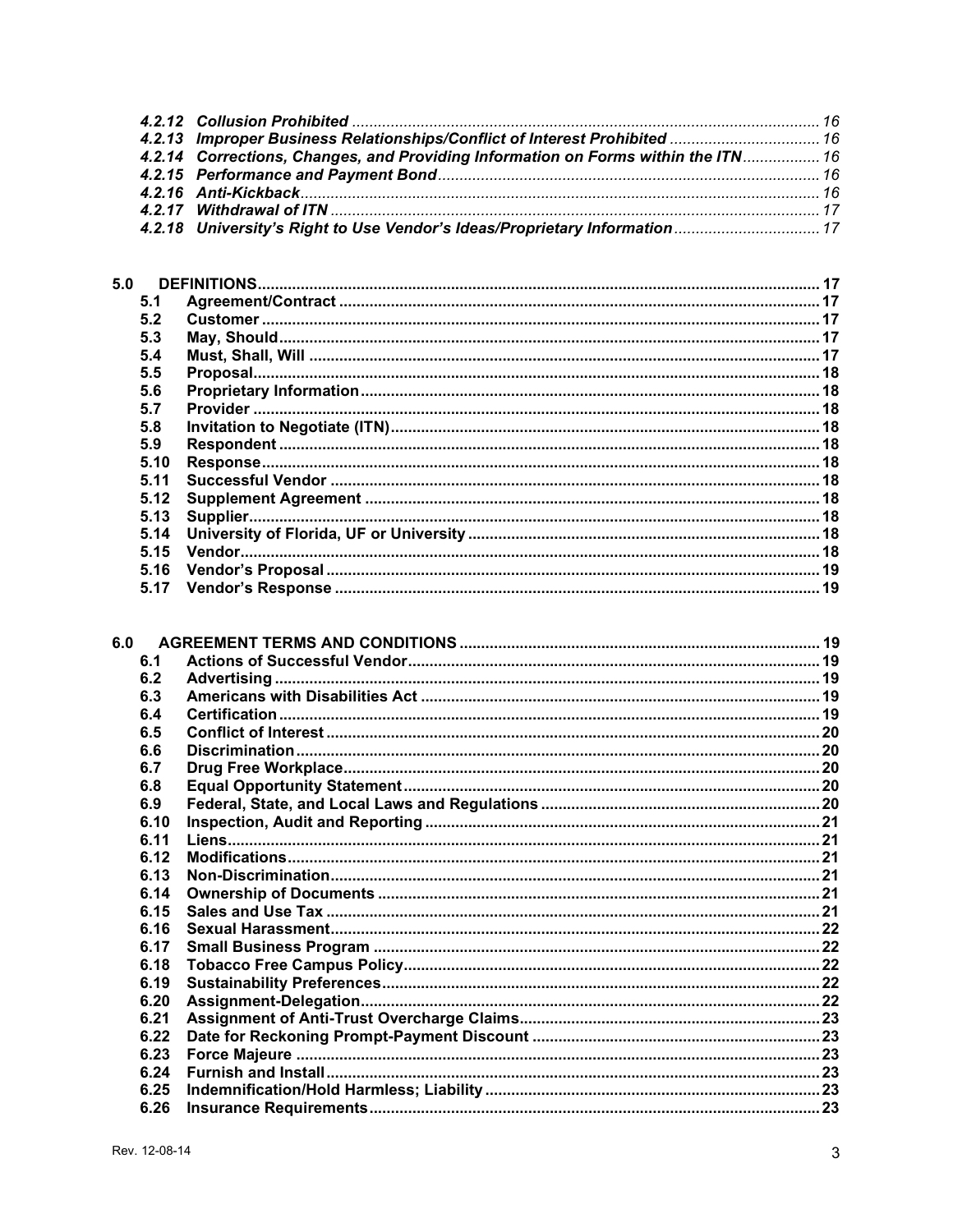| 6.27   |                                                                                |  |
|--------|--------------------------------------------------------------------------------|--|
| 6.28   |                                                                                |  |
| 6.29   |                                                                                |  |
| 6.30   |                                                                                |  |
| 6.31   |                                                                                |  |
| 6.32   | Notice to Vendors of Asbestos-Containing Materials in University Buildings  25 |  |
| 6.33   |                                                                                |  |
| 6.34   |                                                                                |  |
| 6.35   |                                                                                |  |
| 6.36   |                                                                                |  |
| 6.37   |                                                                                |  |
| 6.38   |                                                                                |  |
| 6.39   |                                                                                |  |
| 6.40   |                                                                                |  |
| 6.41   |                                                                                |  |
| 6.42   |                                                                                |  |
| 6.43   |                                                                                |  |
| 6.44   |                                                                                |  |
| 6.45   |                                                                                |  |
| 6.46   |                                                                                |  |
| 6.47   |                                                                                |  |
|        |                                                                                |  |
|        |                                                                                |  |
|        |                                                                                |  |
| 6.47.4 |                                                                                |  |
| 6.47.5 |                                                                                |  |
| 6.47.6 |                                                                                |  |
|        |                                                                                |  |
| 6.47.8 |                                                                                |  |
| 6.48   |                                                                                |  |
| 6.49   |                                                                                |  |
| 6.50   |                                                                                |  |
| 6.51   |                                                                                |  |
|        |                                                                                |  |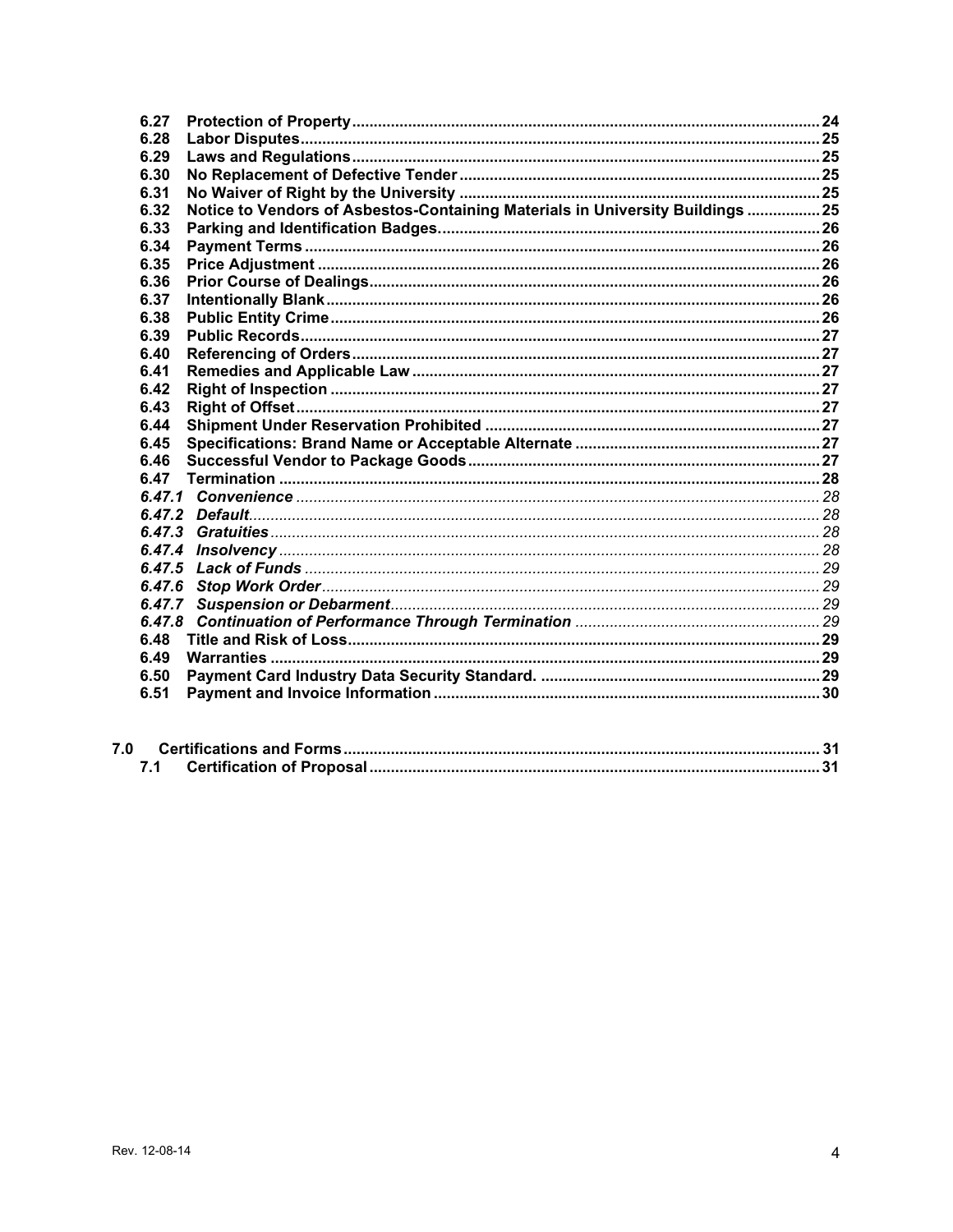# <span id="page-4-0"></span>**1.0 STATEMENT AND SCOPE OF WORK**

# <span id="page-4-1"></span>**1.1 Summary**

The University of Florida ("UF" or "University") is seeking proposals from qualified suppliers to provide an e-hailing/ride hailing service to augment existing current student transportation options during the evening to increase safety on and around campus. Existing services include SNAP (point to point van shuttle operating on campus) and the City of Gainesville's Regional Transit System bus service ("RTS"). Information on the existing services can be found here: [https://parking.ufl.edu/transit-commuting/.](https://parking.ufl.edu/transit-commuting/) Taking the existing services into account, UF is seeking proposals from companies which can provide services as described below in the Scope of Work.

# <span id="page-4-2"></span>**1.2 Scope of Work**

UF is seeking a company that can provide to UF:

• An Application(s) (singularly an "App", collectively the "Apps") that can be downloaded and operated on Apple, Android, Windows-based and other devices.

The App(s) needs to:

- Allow a potential rider, where rider is a UF student, to electronically hail a transportation provider solely during limited business hours (9:00pm – 3:00am, Wednesdays through Sundays) when classes are in session during the active term of the agreement;
	- The proposed days and times may be adjusted periodically upon request by UF
- Inform the rider in advance of the ride of: (1) the identity and photograph of the driver who will pick them up and (2) the vehicle make, model, and color information;
- Allow for cashless payment from rider to driver without forcing the rider to provide a gratuity to the driver;
	- Option to provide an avenue for riders to make cashless payment
- Allow the rider to provide feedback through the same technology platform that rides are requested and payment is made.

The Vendor needs to:

- Be able to meet late night demand, both current and future, as UF's program changes;
- Provide operational efficiency on and around UF campus, within a defined area, as further specified by the map included herein as Exhibit A;
	- the defined area as attached may be adjusted upon request by UF and subject to approval by Vendor over time;
- Collect 75% of the fare from the rider and bill the remaining 25% of the fare to UF Transportation and Parking Services, up to a maximum total fare of \$40 (\$30 rider/\$10 UF) per ride. Any additional fare charges past the \$40 limit shall be collected 100% from the rider. The fare "split" between UF and the rider may be adjusted periodically upon request by UF. The total annual bill to UF will not exceed an annual budgeted "not-to-exceed" amount ("NTE Amount") which UF will provide in advance of the Commencement of Service and prior to any annual renewals.. See Section 6.51 for details on UF's MyUFL Marketplace invoicing process.
- Support unique large events at UF with different geofencing or other service offerings. Examples of events include commencement(s) and athletic events. This may include working with other UF-affiliated organizations like the University Athletic Association or University of Florida Foundation.
- Provide monthly reports to UF which include: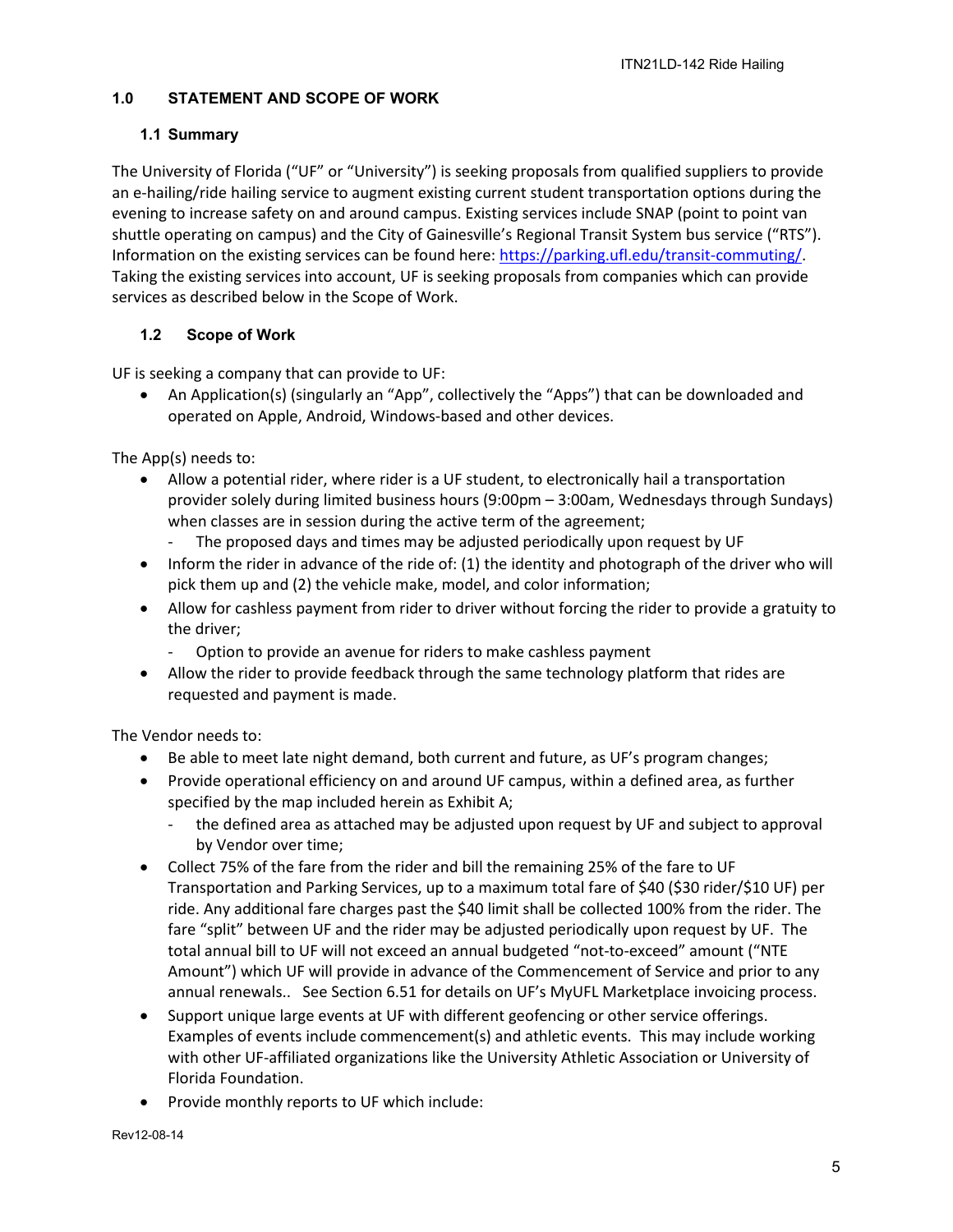- Reporting period beginning and ending dates
- Total rides provided during the reporting period
- Total subsidy paid by UF during the reporting period
- Total unique users during the reporting period
- Total number of trips during the reporting period which reached or exceeded the maximum subsidized fare amount
- Total number of trips during the reporting period which were provided during surge pricing periods
- Average ridership during the reporting period by day of the week and hour of the day during UF Safe Rides program hours
- Year-to-date statistics on total trips provided, total subsidy paid by UF and total unique users
- A graphical representation of year-to-date ridership by month

A sample proposed reporting form is included herein as Exhibit E. The company will also provide a total transaction report upon UF's request;

- Comply with all applicable City of Gainesville Ordinances related to Vehicles For Hire ("VFH") <http://www.gainesvillepd.org/Services-Information/Vehicle-for-Hire>
- Maintain adequate and appropriate levels of liability insurance (Section 6.26) and ensure that all of Vendor's employees and independent contractors/sub-contractors maintain the same when providing service to UF;
- Provide riders with access to an ADA compliant, wheelchair-accessible vehicle as needed;
- Ensure that all drivers and vehicles meet UF's minimum standards for drivers (including but not limited to background checks) as specified in Exhibit B; and
- Certify that all vehicles being used to transport riders under this program meet a minimum standard – for example: have passed a National Institute for Automotive Service Excellence ("ASE-certified") vehicle inspection on an annual basis.

# <span id="page-5-0"></span>**1.3 Term of Agreement**

The term of this Agreement will be for an initial period of 3 years, beginning upon contract execution, with an option to renew based on satisfactory performance and the written approval of both parties for up to two additional one-year periods.

# <span id="page-5-1"></span>**1.4 Coverage and Participation**

The intended coverage of this ITN and any Agreement resulting from this solicitation shall be for the use of all Departments at the University of Florida. With the consent and agreement of the Successful Vendor, the other state universities, community colleges, district school boards, other educational institutions, and other governmental agencies, may assess and access an Agreement resulting from this solicitation issued and administered by the University of Florida.

The University reserves the right to add and/or delete elements, or to change any element of the coverage and participation at any time without prior notification and without any liability of any kind or amount.

# <span id="page-5-2"></span>**1.5 University Demographics**

The University of Florida is a major public land-grant research university. The state's oldest, largest, and most comprehensive university, the University of Florida is among the nation's most academically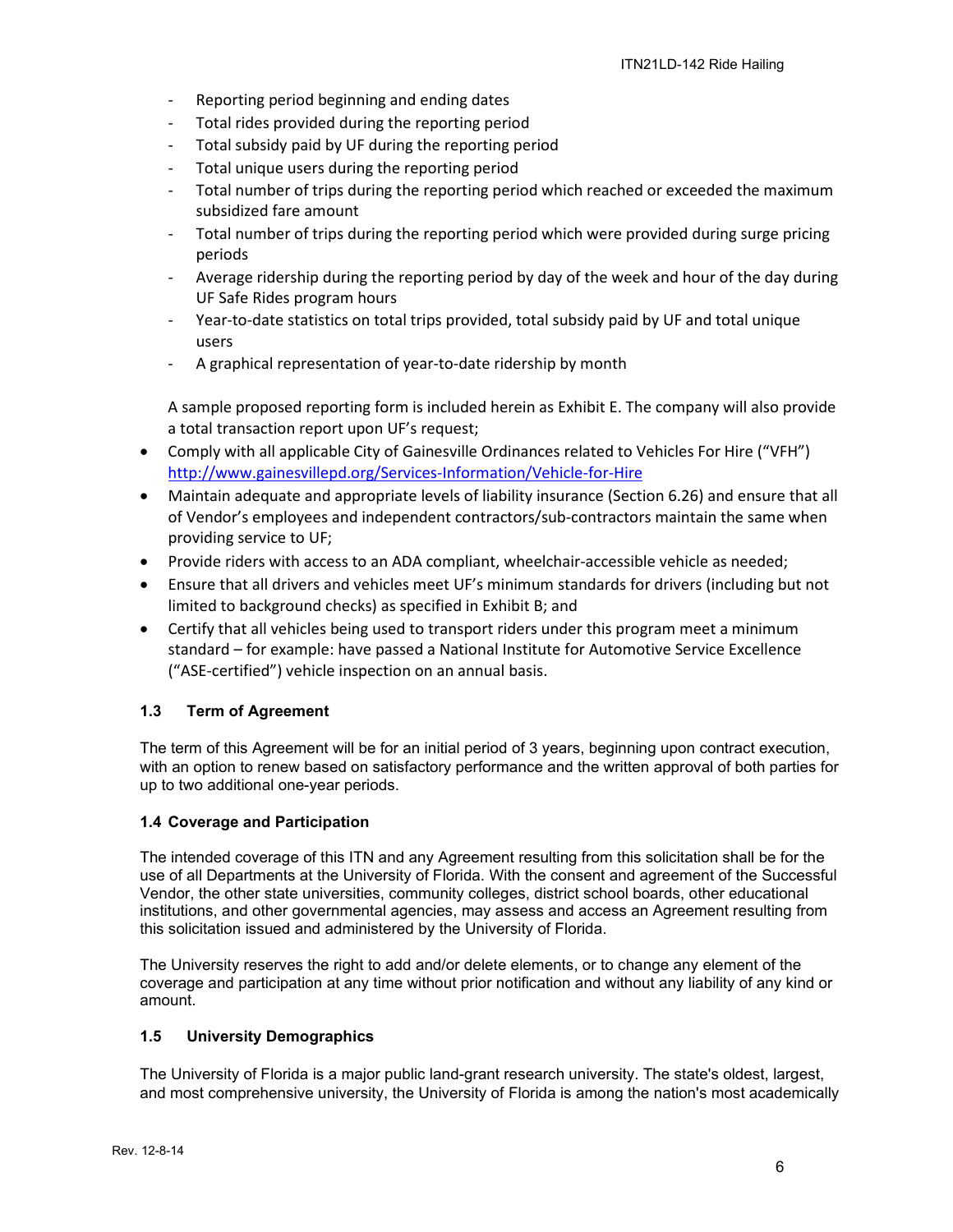diverse public universities. The University has a long history of established programs in international education, research, and service. It is one of only 17 public land-grant universities nationwide and the only university in Florida belonging to the Association of American Universities. With more than 50,000 students, the University of Florida is now one of the five largest universities in the nation.

The University of Florida has a 2,000-acre campus and more than 900 buildings (including 170 with classrooms and laboratories). The northeast corner of campus is listed as a historic district on the National Register of Historic Places.

The University's extensive capital improvement program has resulted in facilities ideal for 21st century research including the McKnight Brain Institute, the Health Professions, Nursing and Pharmacy Building, the Cancer and Genetics Research Complex, and the Proton Therapy Institute in Jacksonville. Overall, the university's current facilities have a book value of more than \$1 billion and a replacement value of \$2 billion.

Several qualities distinguish UF among today's leading public research universities. The first is its highly comprehensive breadth on a single campus, facilitating interdisciplinary collaboration among, for example, faculty within the adjacent colleges of journalism, engineering and medicine. The second is its unwavering support from the state of Florida, which has endorsed UF's drive to become one of the nation's very best public research universities – supporting those efforts since 2013 with hundreds of millions of dollars in additional funding to grow its faculty ranks. UF's third exceptional quality is its dynamism. Like the state of Florida, now the nation's third- largest and among its fastest-growing, UF is undergoing rapid transformation as it pursues its overarching aspiration "to be a premier university that the state, nation and world look to for leadership."

For any additional information about the University of Florida, please visit the University's web page at: [www.ufl.edu.](http://www.ufl.edu/)

# <span id="page-6-0"></span>**2.0 EVALUATION PROCESS AND METHOD OF AWARD**

# <span id="page-6-1"></span>**2.1 Method of Award**

The evaluation of each response to this ITN will be based on its overall competence, compliance, format, and organization. The Award shall be made to the responsive and responsible vendor whose proposal is determined to be the most advantageous to the University of Florida, taking into consideration the evaluation criteria listed below. Pricing may be a criterion. However, the University is under no obligation whatsoever to select as most responsive the proposal that demonstrates the lowest pricing.

The contract will consist of the University's ITN, the proposal with any and all revisions, award letter, purchase order, and the signed agreement between the parties, as stated in that agreement.

Vendors whose proposals are not accepted will be notified after a final selection has been made by public posting of the selected proposer(s). This public posting functions as the rejection of all other proposals. This posting will be made to https://procurement.ufl.edu/vendors/schedule-of-bids/.

#### **Evaluation Criteria**

Vendor proposals will be evaluated based upon how well each Vendor's plans meet the University's needs. Specific consideration will be given to the following responses in no particular order or weighting:

• Overall ability to execute statement of work Quality of approach and services proposed – Vendor's business model, resource commitment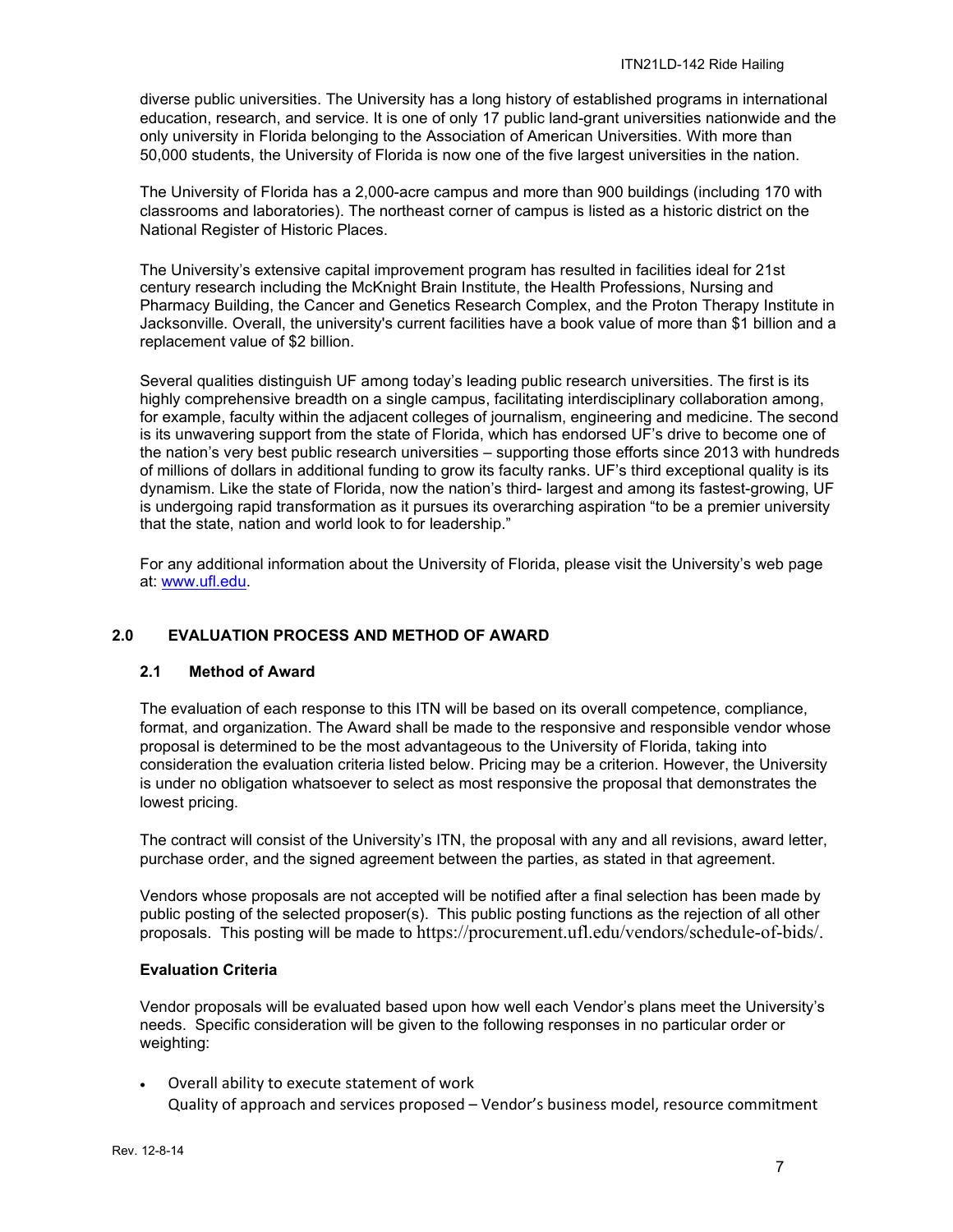(staffing and vehicle resources), criteria for selection of drivers (including background checks) and the standards for vehicle acceptability; technical and physical resources – demonstrated ability of Vendor to meet UF requirements for App functionality, billing, insurance requirements, managing rider demand, compliance with ADA requirements, geo-fence maintenance, providing reports, etc.

# **References**

Experience of Vendor with contracts of similar size and scope, reference information from current or former clients covering responsiveness, flexibility, accountability, reliability and breadth of services; Company background including Vendor organization, account team

- Financial offering Vendor's pricing models (including reasonable limits on surge pricing for our student riders), and additional fees
- Additional best value / creative ideas information and/or ideas that may be beneficial to UF in reaching the goals stated in the summary; and
- Vendors willingness to accept UF Terms and Conditions (Section 4.2.9) (See Exhibit D)

### <span id="page-7-0"></span>**2.2 Selection, Negotiation, Additional Information**

Although the University reserves the right to negotiate with any vendor or vendors to arrive at its final decision and/or to request additional information or clarification on any matter included in the proposal, it also reserves the right to select the most responsive vendor or vendors without further discussion, negotiation, or prior notice. The University may presume that *any proposal is a best-andfinal offer.*

The University also reserves the right to award to the next highest evaluated, responsive and responsible bidder for any and all groups, subgroups, or items in the event of vendor default, nonperformance, non-compliance or similar issues affecting the University's ability to obtain services at any time throughout the contract period.

#### <span id="page-7-1"></span>**2.3 Pre-Award Presentations**

The University reserves the right to require presentation from any and all vendors, in which they may be asked to provide or they may provide information in addition to that provided in their proposals.

# <span id="page-7-2"></span>**2.4 Pre-Award Negotiations**

The University reserves the right to negotiate prior to award with vendors for purpose of addressing the matters set forth in the following list, which may not be exhaustive.

- Resolving minor difference and typographical errors
- Terms and conditions
- Clarifying necessary details and responsibilities
- Emphasizing important issues and points
- Receiving assurances from vendors
- Obtaining the lowest and best pricing and/or revenue agreement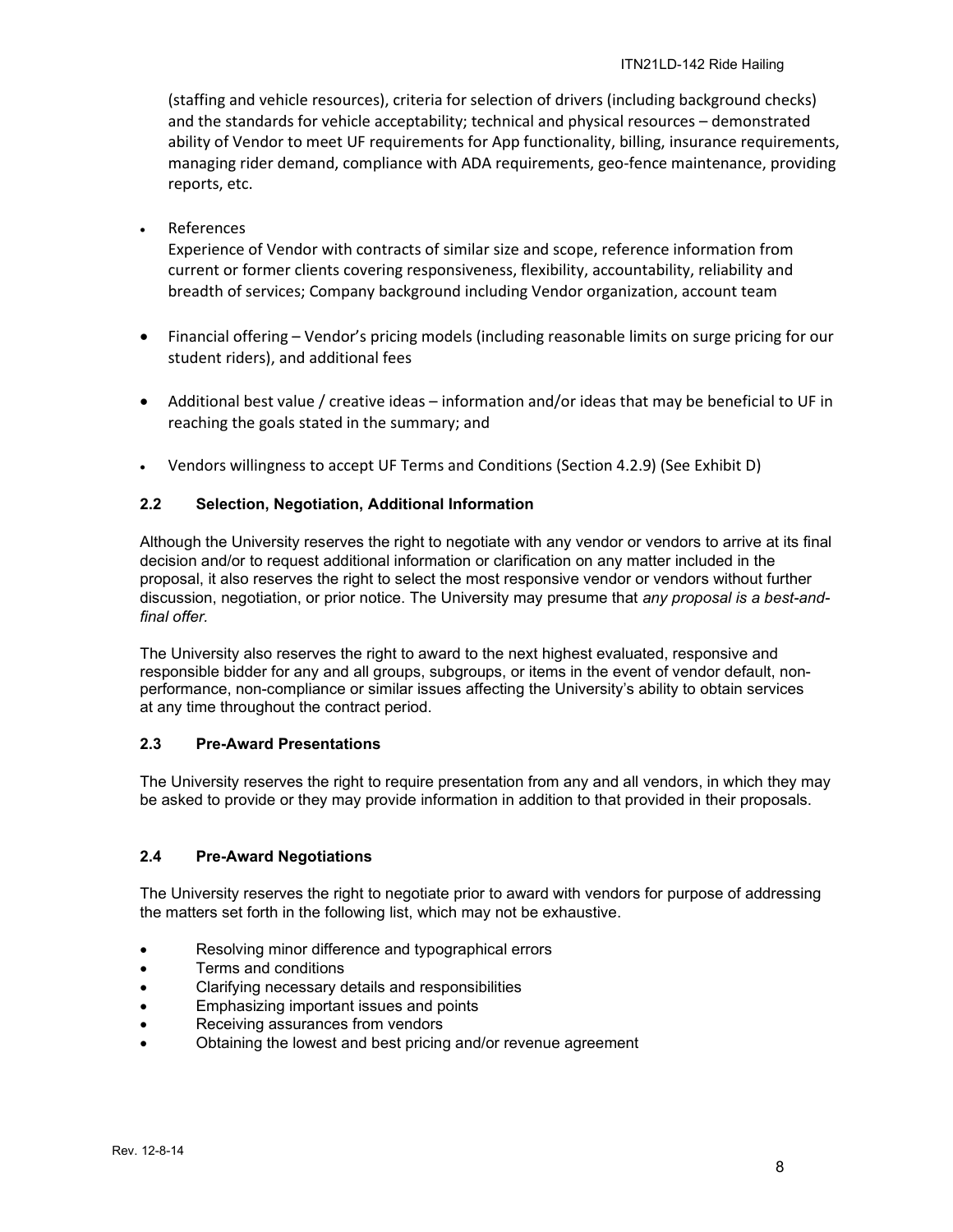## <span id="page-8-0"></span>**2.5 Vendor Protest Procedure; Notice of Proposal Protest Bonding Requirement**

Any vendor protest to a University decision or intended decision with regard to this ITN is subject to Florida Board of Governors' (BOG) Regulations 18.002 and 18.003. Any vendor who files an action protesting a decision or intended decision shall post at the time of the filing the formal written protest, a bond, payable to the University of Florida, in an amount equal to the lessor of 10% of the estimated value of the protestor's proposal or 10% of the University's estimated expenditure during the contract term:, or \$10,000. The bond shall be conditioned upon the payment of all costs which may be adjudged against the vendor. In lieu of a bond, the University will accept a cashier's check or money order in the amount of the bond.

### <span id="page-8-1"></span>**2.6 Contractual Intent/Right to Terminate and Recommence ITN Process**

The University intends to contract with one or more vendors whose proposal(s) are considered to be in the best interests of the University. However, the University may terminate this ITN process at any time up to notice of award, without prior notice, and without liability of any kind or amount. Further, the University reserves the right to commence one or more subsequent ITN processes seeking the same or similar products or services covered hereunder. In the event of cancellation or termination, the University reserves the right to award the contract to another Offeror, cancel in its entirety, or request new proposals, whichever is in the best interest of University of Florida.

#### <span id="page-8-2"></span>**2.7 Effective Period of Proposals**

Under this ITN, the University shall hold that vendors' responses to this ITN shall remain in effect for a period of ninety (90) days following the closing date, in order to allow time for evaluation, approval, and award of the contract. Any vendor who does not agree to this condition shall specifically communicate in its proposal such disagreement to the University, along with any proposed alternatives. This University may accept or reject such proposed alternatives without further notification or explanation.

# <span id="page-8-3"></span>**2.8 Proposal Acceptance/Rejection**

The University reserves the right to reject any or all proposals. Such rejection may be without prior notice and shall be without any liability of any kind or amount to the University. The University shall not accept any proposal that the University deems not to be in its best interests. The University shall reject proposals submitted after the closing date and time.

#### <span id="page-8-4"></span>**2.9 Errors and Omissions in Vendors Proposals**

The University may accept or reject any vendor's proposal, in part or in its entirety, if such proposal contains errors, omissions, or other problematic information. The University may decide upon the materiality of such errors, omissions, or other problematic information.

#### <span id="page-8-5"></span>**2.10 Determination of and Information Concerning Vendor's Qualifications**

The University reserves the right to determine whether a vendor has the ability, capacity, and resources necessary to perform in full any contract resulting from this ITN. The University may request from vendors information it deems necessary to evaluate such vendors' qualifications and capacities to deliver the products and/or services sought hereunder. The University may reject any vendor's proposal for which such information has been requested but which the vendor has not provided. Such information may include but is not limited to:

- Financial resources
- Personnel resources
- Physical resources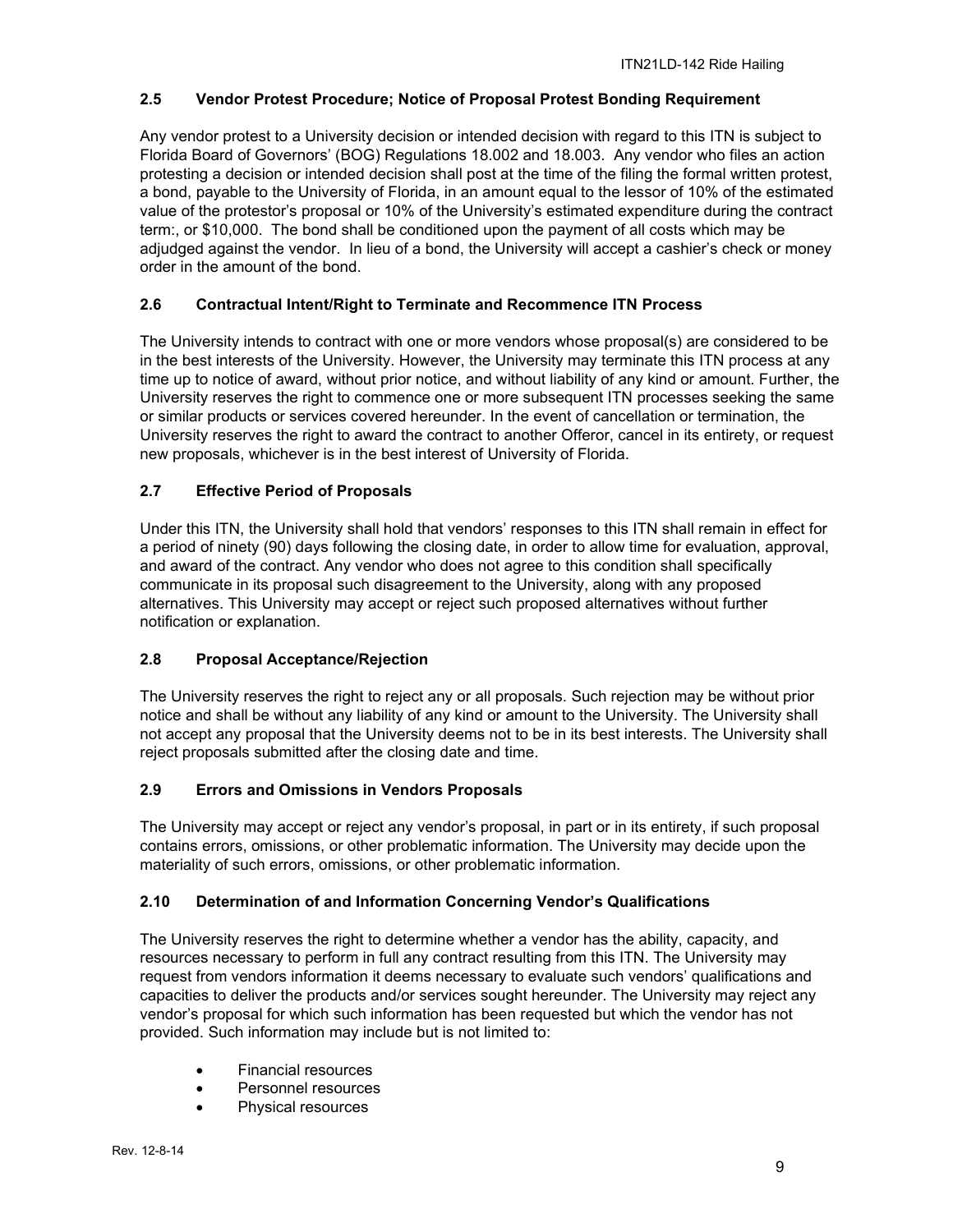- Internal financial, operating, quality assurance, and other similar controls and policies
- Resumes of key executives, officers, and other personnel pertinent to the requirements of the ITN
- Customer references, The University reserves the right to check references with current customers as provided by the vendor and with any customers the University identifies
- Disclosures of complaints or pending actions, legal or otherwise, against the vendor

#### <span id="page-9-0"></span>**2.11 Apparently Conflicting Information Obtained by Vendor**

The University is under no obligation whatsoever to honor or observe any information that may apparently conflict with any provision herein, regardless of whether such information is obtained from any office, agent, or employee of the University. Such information shall not affect the vendor's risks or obligations under a contract resulting from this ITN.

#### <span id="page-9-1"></span>**2.12 Rejection of Vendor Counter-offers, Stipulations and Other Exceptions**

Any vendor exception, stipulation, counter-offer, requirement, and/or other alternative term or condition shall be considered rejected unless specifically accepted in writing by the University and thereafter incorporated into any contract resulting from this ITN.

#### <span id="page-9-2"></span>**2.13 Vendor's Need to Use Proprietary Rights of the University**

All information proprietary to the University and disclosed by the University to any vendor shall be held in confidence by the vendor and shall be used only for purposes of the vendor's performance under any contract resulting from this ITN.

#### <span id="page-9-3"></span>**2.14 Public Record**

On the earlier of (i) the time the University provides notice of a decision or intended decision, or (ii) 30 days after the final competitive sealed proposals are all opened, whichever occurs earlier, vendor proposals may be disclosed as public record.

#### <span id="page-9-4"></span>**3.0 SCHEDULE OF EVENTS**

The following is the tentative schedule that will apply to this ITN, but may change in accordance with the University's needs.

| 04/23/2020             | Issuance of ITN                          |
|------------------------|------------------------------------------|
| 05/04/2020 -5:00 PM ET | <b>Technical Questions/Inquiries Due</b> |
| 05/11/2020             | Reponses to Inquires sent out            |
| 05/27/2020 -3:00 PM ET | ITN Closes/Opening of Proposals          |

#### <span id="page-9-5"></span>**3.1 Pre-Proposal Conference – N/A**

#### <span id="page-9-6"></span>**3.2 Pre-Proposal Site Visit – N/A**

#### <span id="page-9-7"></span>**3.3 Special Accommodations**

If special accommodations are needed in order to attend a pre-proposal meeting or a proposal opening, contact UF Procurement Services at 352-392-1331 or email at [Procurement@ufl.edu](mailto:Procurement@ufl.edu) three (3) business days prior to pre-proposal meeting or proposal opening.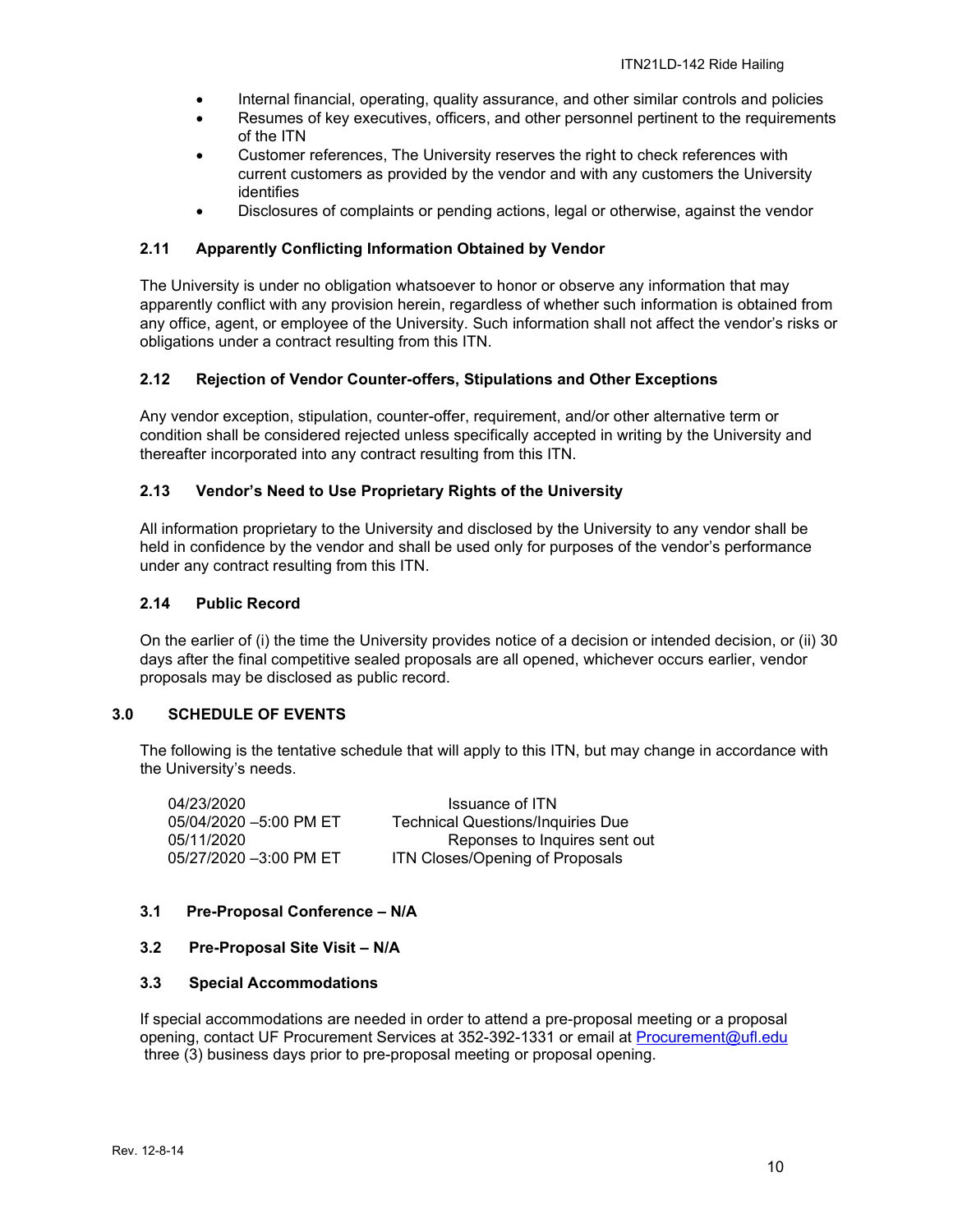#### <span id="page-10-0"></span>**4.0 PROPOSAL RESPONSE AND PREPARATION INSTRUCTIONS**

#### Proposals must be delivered sealed to: University of Florida Procurement Services 971 Elmore Drive Gainesville, FL 32611-5250 on or prior to **05/27/2020 3:00 PM**. ITN21LD-142 **The above address is a valid campus address for any courier service.**

It is the vendor's responsibility to assure that the proposal is delivered at the proper time and place of the proposal opening. Proposals which for any reason are not so delivered will not be considered. The University shall not accept proposals received by facsimile or email. The University shall, at the specified closing date and time, open all proposals that are otherwise in order. The University will allow interested parties to attend such opening for purposes of identifying which vendors have responded. The University will make no immediate decision at such time, and there will be no disclosure of any information contained in any proposal until the earlier of (i) the time University provides notice of a decision or intended decision, or (ii) 30 days after the final competitive sealed proposals are all opened, whichever occurs earlier, at which time the vendor proposals become public record. When multiple solicitations have been scheduled to open at the same date and time, the University will open solicitations that have interested individuals present in sequential order by solicitation number. The University will hold unopened any proposals received after the closing date and time, and will not consider such proposals. The University reserves the right to retain or dispose of such proposals at its discretion; however, the University may return such proposals to their related vendors, but only at such vendor's request and at no cost or expense whatsoever to the University.

If only one proposal is received, Procurement may delay the opening in order to determine why other vendors did not respond and to encourage other vendors to respond.

#### <span id="page-10-1"></span>**4.1 Proposal Format Organization**

Original proposal and all copies must be on  $8\frac{1}{2}$  x11 text weight paper, double-sided, using binding tabs that will facilitate the distribution and evaluation of the proposals. Proposals should be printed when possible on paper containing a high level of post-consumer recycle content. Proposals should conform to the tabbed format below as well as the requirements of sections 4.1.2, 4.1.3 and 4.1.4.

#### <span id="page-10-2"></span>**4.1.1 Response Format**

- Submit one (1) copy of the initial response on PC compatible media (CD/DVD or USB flash drive), preferably in Word® and/or Excel®. The original response must contain the original manual signature of the authorized person signing the proposal, and the electronic copy of the proposal.
- The outer carton of the response must display clearly and conspicuously the following identifying information, The ITN number, name and due date and is sealed; submit one (1) original and five (5) copies of the vendor's proposal in hard copy form.
- The offer's response must include the information and required submittals described, tabbed and numbered as shown below, with all information appearing in the Tab in which it was requested.
- Questions and requests for information may not be rearranged, regrouped, or divided in any way.
- All information and required submittals requested MUST BE in hardcopy and included in your written response.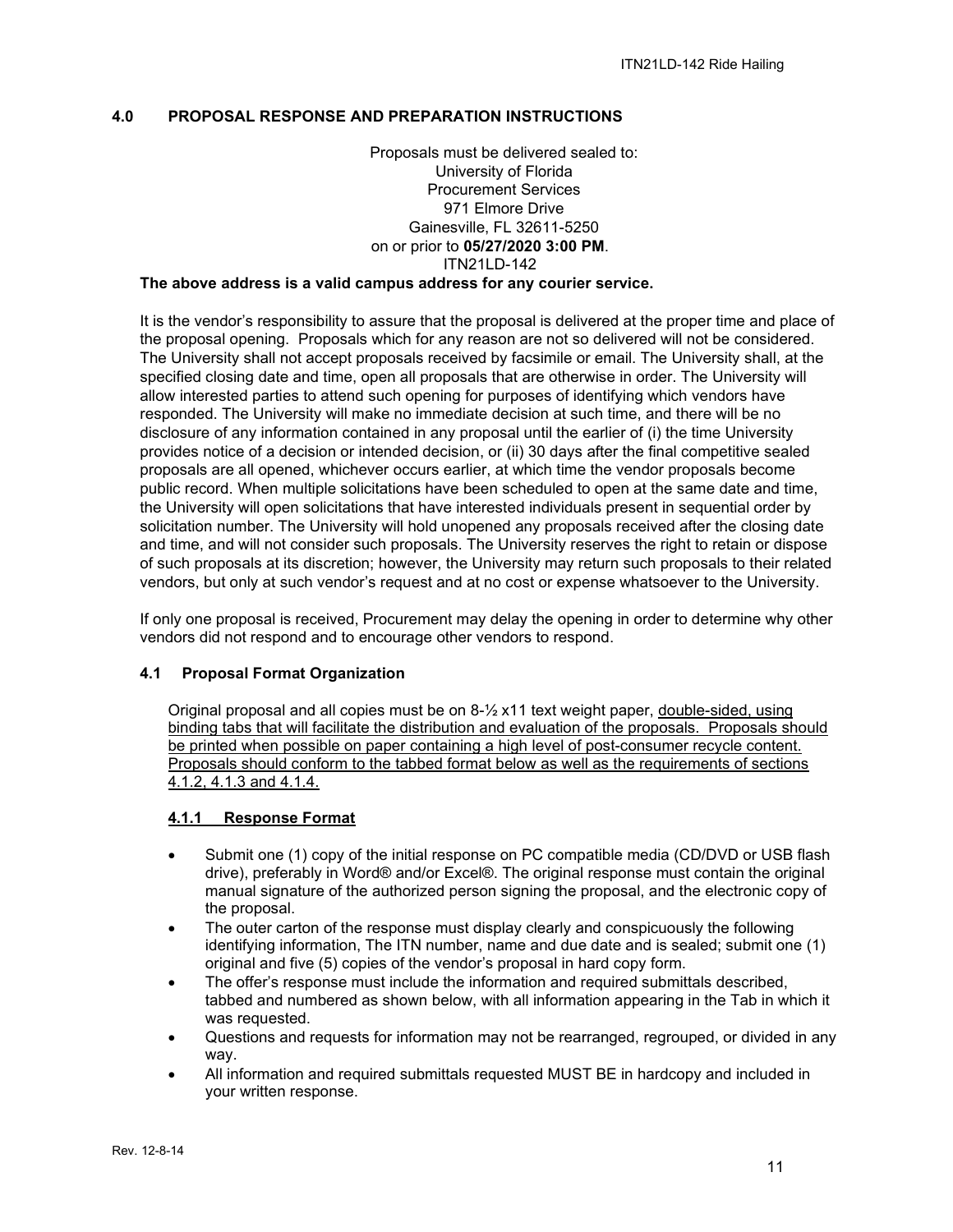### *Failure to adhere to this condition may cause your response to be rejected without further evaluation.*

- Information submitted that is not requested by the University may be considered to be supplemental, not subject to evaluation by the committee members.
- If there is any information or required submittals which due to size or binding cannot be incorporated following the proper tab, the vendor must provide information following the numbered tab, telling the evaluator where the information can be found in the response.
- Tabular / Paginated Format:
	- o **Tab 1**: Completed and signed Certification of Proposal form, and/or signed and completed acknowledgement forms for any addenda issued. Contact name(s) and title(s) of the individual(s) responsible for the company's proposal and negotiation during this ITN process. Please include the Organizational chart beginning with your account management team through CEO of your company
	- o **Tab 2**: Vendor response to ability to provide Scope of Work. Include narrative explaining supplier approach to providing the entire Scope of Work and include responses to Exhibit C
	- o **Tab 3**: Financial offering Include rate schedule/information on fees for providing or modifying services if there are any, meaning programming or professional service fees to establish the UF program and later if/when UF needs to modify service offerings. Provide any information that can be shared regarding vendor pricing models to riders and what ranges apply to surge pricing for riders.
	- o **Tab 4**: Vendor acceptance of UF Terms and Conditions Exhibit D
	- o **Tab 5**: A listing of the company projects/customers similar in size and scope to the services described in the ITN, both current and past customers. This list must include the name, address, telephone, and email address of the client contract administrator. If applicable, please list examples of services rendered in higher education or governmental entities.
	- o **Tab 6**: Please describe the process of producing "best value" for University and its users, through creative marketing, small business & diversity programs, "green" initiatives, and/or other programs. Suppliers are asked to be creative, thinking about what additional value can be created because UF is a large public (not-for-profit) research University.

# <span id="page-11-0"></span>**4.1.2 Number of Proposal Copies to be Furnished**

Vendors are to submit one (1) original, of the initial response on PC compatible media (CD/DVD or USB flash drive), preferably in Word® and or / Excel® marked "Original", and five (5) copies, each marked "Copy".

# <span id="page-11-1"></span>**4.1.3 Bindings and Marking**

Vendors shall ensure that the original and each copy are individually bound. When submitting more than one (1) proposal, vendors shall ensure that units are clearly marked; for example, as "Original of Proposal One", "Copy One of Proposal One", "Original of Proposal Two", "Copy One of Proposal Two", and so on.

# <span id="page-11-2"></span>**4.1.4 Marking of Envelopes**

Vendors shall ensure that the outer carton of the response must display clearly and conspicuously the following identifying information: ITN21LD-142 Opening date and time: 5/27/2020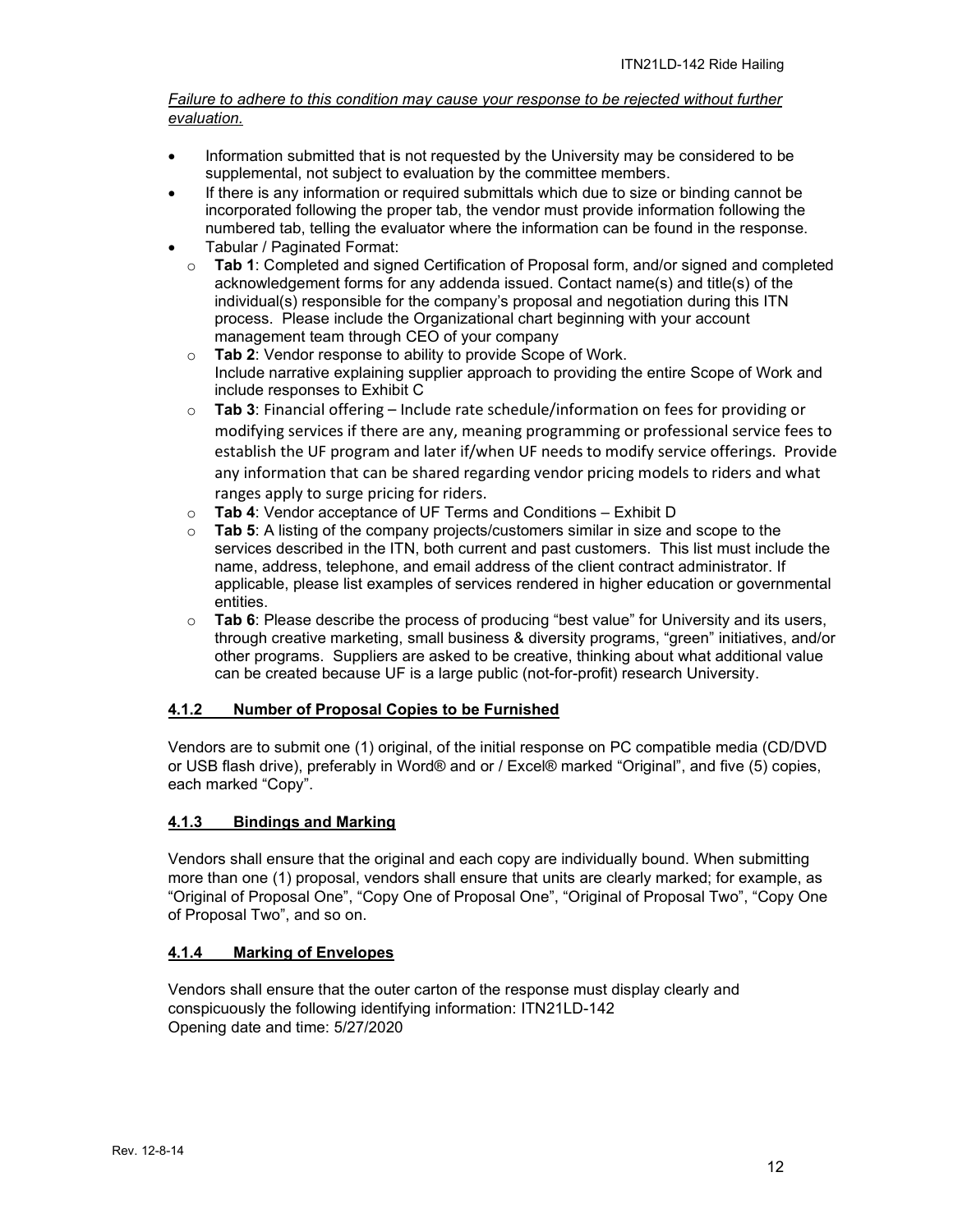# <span id="page-12-0"></span>**4.1.5 Proposal Costs**

The University is not liable in any manner or to any extent for any cost or expense incurred by any vendor in the preparation, submission, presentation, or any other action connected with proposing or otherwise responding to this ITN. Such exemption from liability applies whether such costs are incurred directly by the vendor or indirectly through the vendor's agents, employees, assigns or others, whether related or not to the vendor.

#### <span id="page-12-1"></span>**4.1.6 Faxes or Emails Not Accepted**

The University shall not accept proposals received by fax or email.

#### <span id="page-12-3"></span><span id="page-12-2"></span>**4.2 Requirements of Proposer for Response**

#### **4.2.1 Original ITN Document**

Procurement Services shall retain the ITN, and all related terms and conditions, exhibits and other attachments, in original form in an archival copy. Any modification of these, in the vendor's submission, is grounds for immediate disqualification.

# <span id="page-12-4"></span>**4.2.2 Vendor's Understanding of the ITN**

In responding to this ITN, the vendor accepts the responsibility fully to understand the ITN in its entirety, and in detail, including making any inquiries to the University as necessary to gain such understanding. The University reserves the right to disqualify any vendor who demonstrates less than such understanding. Further, the University reserves the right to determine, at its sole discretion, whether the vendor has demonstrated such understanding. Related to this, the University's right extends to cancellation of award if award has been made. Such disqualification and/or cancellation shall be at no fault, cost or liability whatsoever to the University.

#### <span id="page-12-5"></span>**4.2.3 University Provides Information in Good Faith without Liability**

All information provided by the University in this ITN is offered in good faith. Individual items are subject to change at any time. The University makes no certification that any item is without error. The University is not responsible or liable for any use of the information, or for any claims attempted to be asserted there from.

#### <span id="page-12-6"></span>**4.2.4 Verbal versus Written Communication**

Verbal communication shall not be effective unless formally confirmed in writing by the specified University Procurement staff in charge of managing this ITN's process. In no case shall verbal communication override written communication.

#### <span id="page-12-7"></span>**4.2.5 Questions, Communications and Inquires between the University and Vendors**

Vendor inquiries, questions and requests for clarification related to this ITN are to be directed, in writing, to:

> University of Florida Procurement Services 971 Elmore Drive Gainesville, FL 32611-5250

Attn: Lisa S. Deal Telephone No: 352/392-1331 Facsimile No: 352/392-8837 E-mail Address: lsd@ufl.edu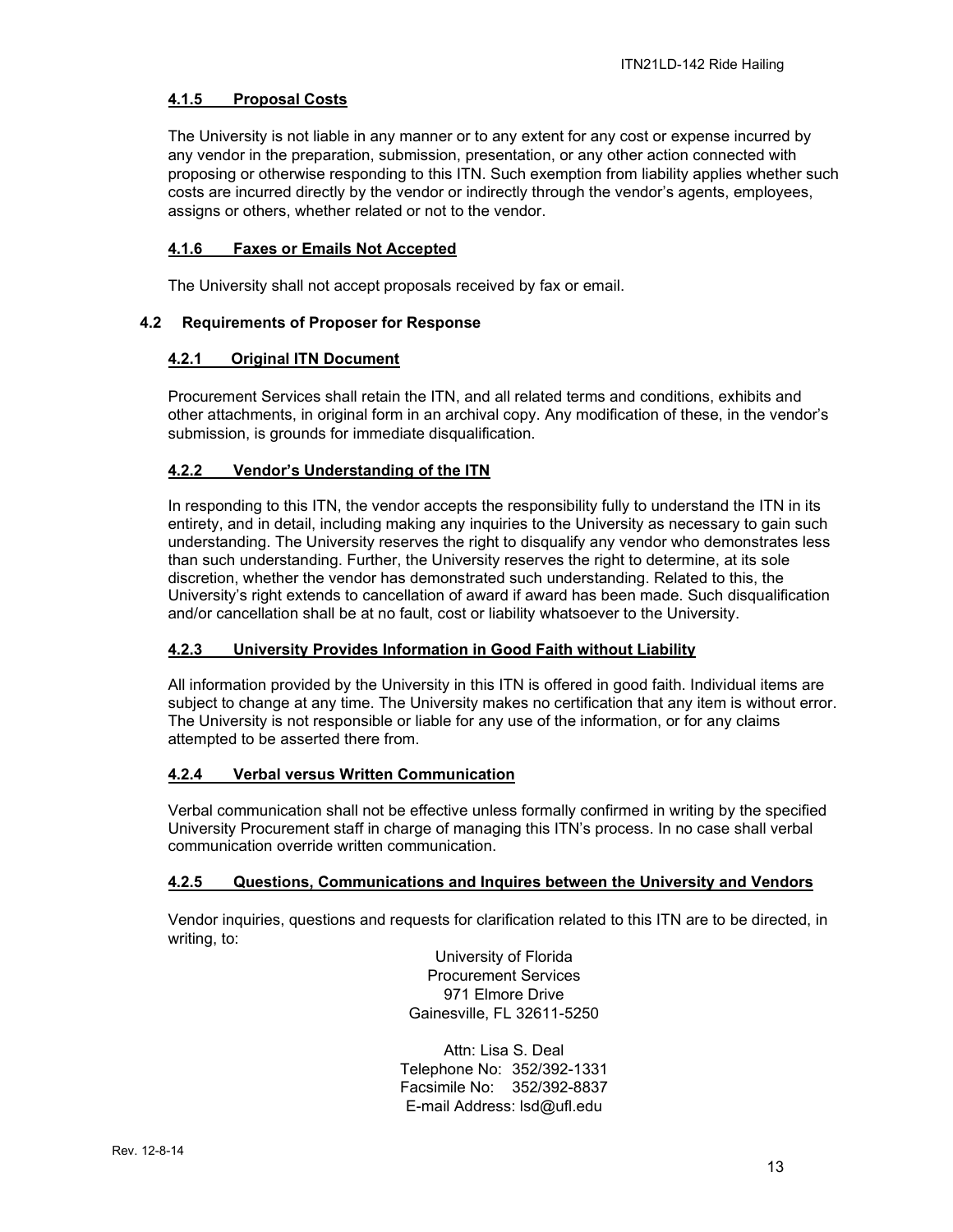Applicable terms and conditions herein shall govern communications and inquiries between the University and vendors, as they relate to this ITN.

**Informal communications** shall include, but are not limited to, requests from/to vendors or vendors' representatives of any kind or capacity, to/from any University employee or representative of any kind or capacity, with the exception of Procurement Services, for information, comments, speculation, etc. Inquiries for clarifications and information that will not require addenda may be submitted verbally to the Procurement Staff named, above, at any time.

**Formal communications** shall include but are not limited to the following.

• Questions concerning this ITN must be submitted in writing, and be received prior to 05/04/2020 5:00 PM/ET.

• Errors and omissions in this ITN and enhancements. Vendors shall bring to the University's attention any discrepancies, errors, or omissions that may exist within this ITN. Vendors shall recommend to the University any enhancements in respect to this ITN, which might be in the University's best interests. These must be submitted in writing and be received prior to 05/04/2020 5:00 PM/ET.

• Inquiries about technical interpretations must be submitted in writing, and be received prior to 05/04/2020 5:00 PM FT

• Inquiries for clarifications/information that will not require addenda may be submitted verbally to the Procurement Staff named above at any time during this process.

- Verbal and/or written presentations and pre-award proposals under this ITN.
- Addenda to this ITN.

Informal communications shall cease on the date of distribution of this ITN and formal communications shall commence. On the date that the University completes the award process for this ITN and executes the resulting contract with the successful Vendor, informal communications may resume and formal communications must cease.

#### <span id="page-13-0"></span>**4.2.6 Addenda and the University's Response to Communications from Vendor**

The University will make a good-faith effort to provide a written response to each question or request for clarification that requires addenda within five (5) University business days.

#### *All addenda will be posted to our web site only:*

<https://procurement.ufl.edu/vendors/schedule-of-bids/>

#### • *Vendors who want the addenda supplied to them in another form must notify the Procurement Staff listed in Section 4.2.5 above of that request. Otherwise, it will be the vendor's responsibility to check the web site for any additional information and addenda concerning this ITN.*

The University will not respond to any questions/requests for clarification that require addenda, if received by the University after **05/04/2020 5:00PM Eastern Time**.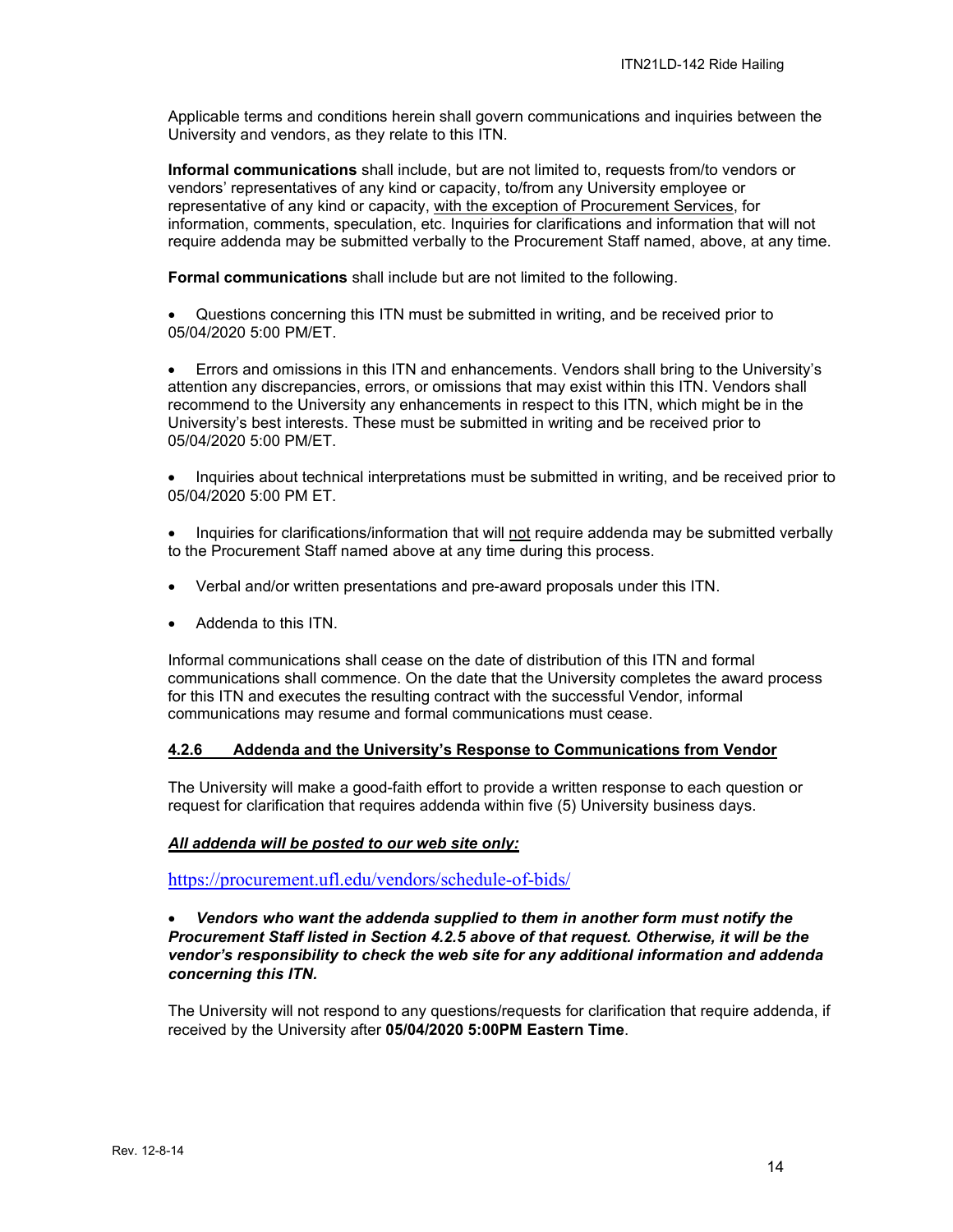# <span id="page-14-0"></span>**4.2.7 Pricing and/or Revenue Proposal**

Vendors shall indicate pricing and/or revenue offers in the appropriate spaces and/or areas provided in this ITN. Vendors shall ensure that any departure from this condition results in an offer that is clearly cross-referenced to the applicable sections within this ITN. For any material departure from this condition, vendors shall provide clear and unambiguous explanations how the departure relates in detail to the applicable sections within this ITN. If the vendor responds with an "All or None" proposal, it shall be clearly and unambiguously marked as such.

The University may presume and hold as the vendor's final offer all pricing and/or revenue offerings, whether stated as amounts or percentages, and/or whether or not offered on an all-ornone basis, if not specified by the vendor. The University may accept or reject in part or entirely the vendor's pricing and/or revenue offerings when such offerings are not on an all-or-none basis. The University prohibits the changing of pricing and/or revenue proposals after the ITN closing date and time. Unless otherwise specifically proposed by the vendor, the University reserves the right to hold such pricing and/or revenue proposal as effective for the entire intended contract term. The University may prescribe the manner and method by which pricing and/or revenue offerings shall be communicated in the vendor's proposal. The University may reject any proposal in which the pricing and/or revenue offering does not conform to such prescribed manner and method.

# <span id="page-14-1"></span>**4.2.8 Revisions to the ITN**

The University may revise any part of this ITN for any reason by issuing addenda. The University will communicate additional information and addenda to this ITN by posting them on our web site.

<https://procurement.ufl.edu/vendors/schedule-of-bids/>

#### • **Vendors that want the revisions supplied to them in another way must notify the Procurement Staff listed in this document of that request. Otherwise, it will be the vendor's responsibility to check the web site for any additional information and addenda concerning this ITN.**

Vendors are responsible for the information contained in such addenda, whether or not they acknowledge receipt. The University is under no obligation to communicate such addenda to vendors who notify the University that they will not be responding this ITN. The University may determine whether an addendum will be considered as part of this ITN and/or as part of any contract resulting there from. The University shall reject vendors' responses to addenda if such responses are received after the ITN closing date and time.

# <span id="page-14-2"></span>**4.2.9 Attention to Terms and Conditions**

Vendors are cautioned to thoroughly understand and comply with all matters covered under the Terms and Conditions section of this ITN. The successful Vendor is expected to enter into a form of agreement. The University agreement terms and conditions included in this ITN are intended to be incorporated into this agreement. PROPOSALS THAT ARE CONTINGENT UPON ANY CHANGES TO THESE TERMS AND CONDITIONS MAY BE DEEMED TO BE NON-RESPONSIVE AND MAY BE REJECTED (within the University's sole discretion).

# <span id="page-14-3"></span>**4.2.10 Required Signature**

The University may reject any vendors' response if it is not signed as indicated and/or required by the areas, spaces, or forms provided within this ITN.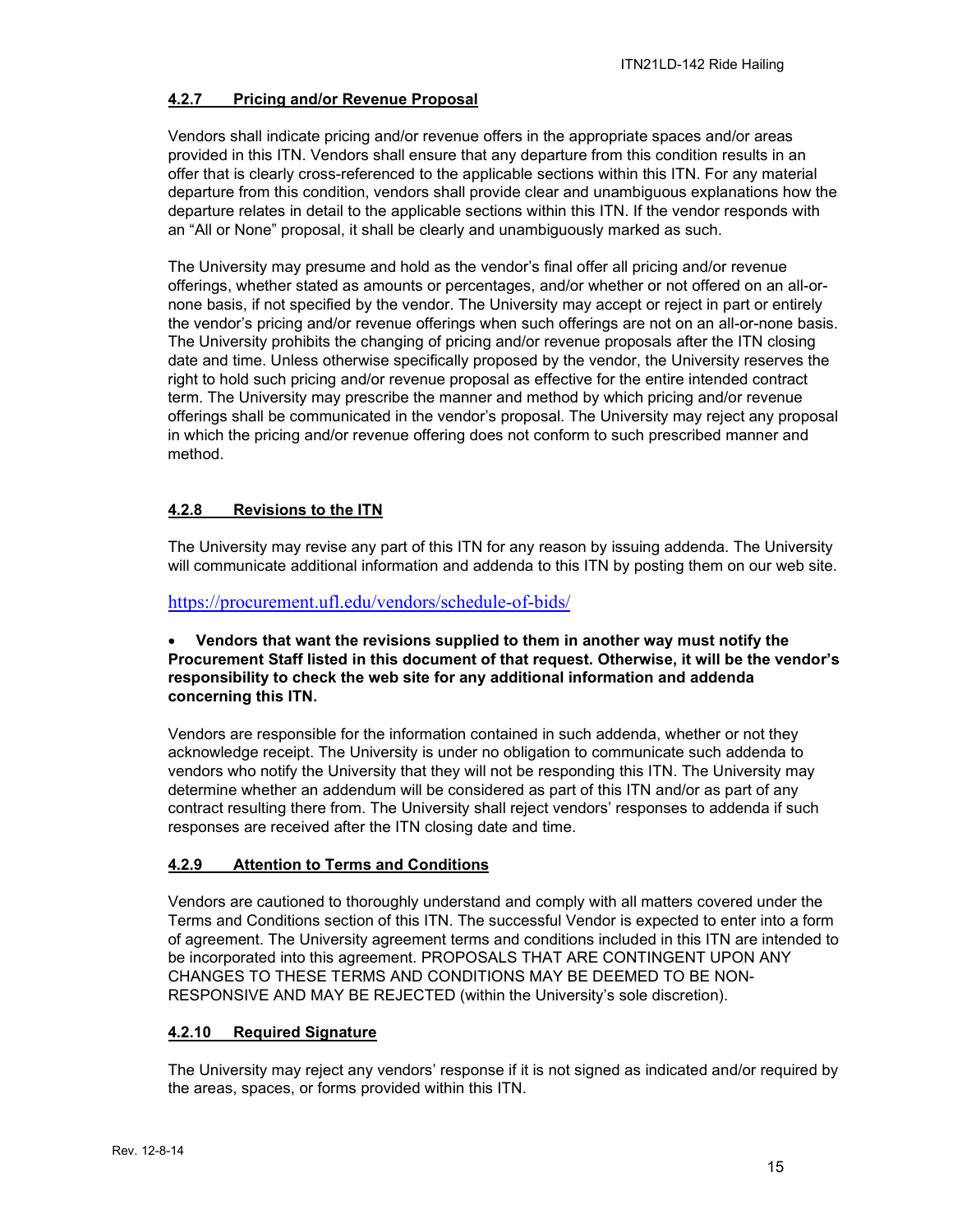# <span id="page-15-0"></span>**4.2.11 Authority to Negotiate**

Representatives of the vendor(s) selected to participate in oral negotiation(s) shall be first required to submit written authorization from the company CEO or CFO attesting to the fact that the company's lead negotiator is authorized to bind the company to the terms and conditions agreed to during negotiations and as contained in the vendor's best and final offer. The provision of such authorization shall be a prerequisite to continuation in the ITN process. The University shall not enter into extensive contract negotiations with the selected vendor(s) after the negotiation process has been completed. If the University determines that a company awarded a contract based on this ITN does not honor all aspects of the agreement reached during the negotiations in the best and final offer, the University reserves the right to immediately cancel the award, and to place the company on the University's suspended vendor list.

Company negotiators must enter the negotiations prepared to speak on behalf of the vendor's company. The University reserves the right to immediately terminate negotiations with any company whose representatives are not empowered to, or who will not, make decisions during the negotiation session. Vendors are reminded that the University may elect not to solicit a best and final offer from any company whose representative(s) have been unable or unwilling to commit to decisions reached during the verbal negotiation process.

#### <span id="page-15-1"></span>**4.2.12 Collusion Prohibited**

In connection with this ITN, vendor collusion with other vendors or employees thereof, or with any employee of the University, is prohibited and may result in vendor disqualification and/or cancellation of award. Any attempt by the vendor, whether successful or not, to subvert or skirt the principles of open and fair competition may result in vendor disqualification and/or cancellation of award. Such disqualification and/or cancellation shall be at no fault or liability whatsoever to the University.

# <span id="page-15-2"></span>**4.2.13 Improper Business Relationships/Conflict of Interest Prohibited**

In connection with this ITN, each vendor shall ensure that no improper, unethical, or illegal relationships or conflict of interest exists between or among the vendor, the University, and any other party to this ITN. The University reserves the right to determine the materiality of such relationships, when discovered or disclosed, whether intended or not; and to decide whether or not vendor disqualification and/or cancellation of award shall result. Such disqualification and/or cancellation shall be at no fault or liability whatsoever to the University.

# <span id="page-15-3"></span>**4.2.14 Corrections, Changes, and Providing Information on Forms within the ITN**

Vendors shall ensure that an authorized individual initials each correction using pen and ink. Vendors shall use pen and ink or typewriter in providing information directly on pages, or copies thereof, contained within this ITN.

# <span id="page-15-4"></span>**4.2.15 Performance and Payment Bond – N/A**

#### <span id="page-15-5"></span>**4.2.16 Anti-Kickback**

In compliance with FAR 52.203-7, the University has in place and follows procedures designed to prevent and detect violations of the Anti-Kickback Act of 1986 in its operations and direct business relationships.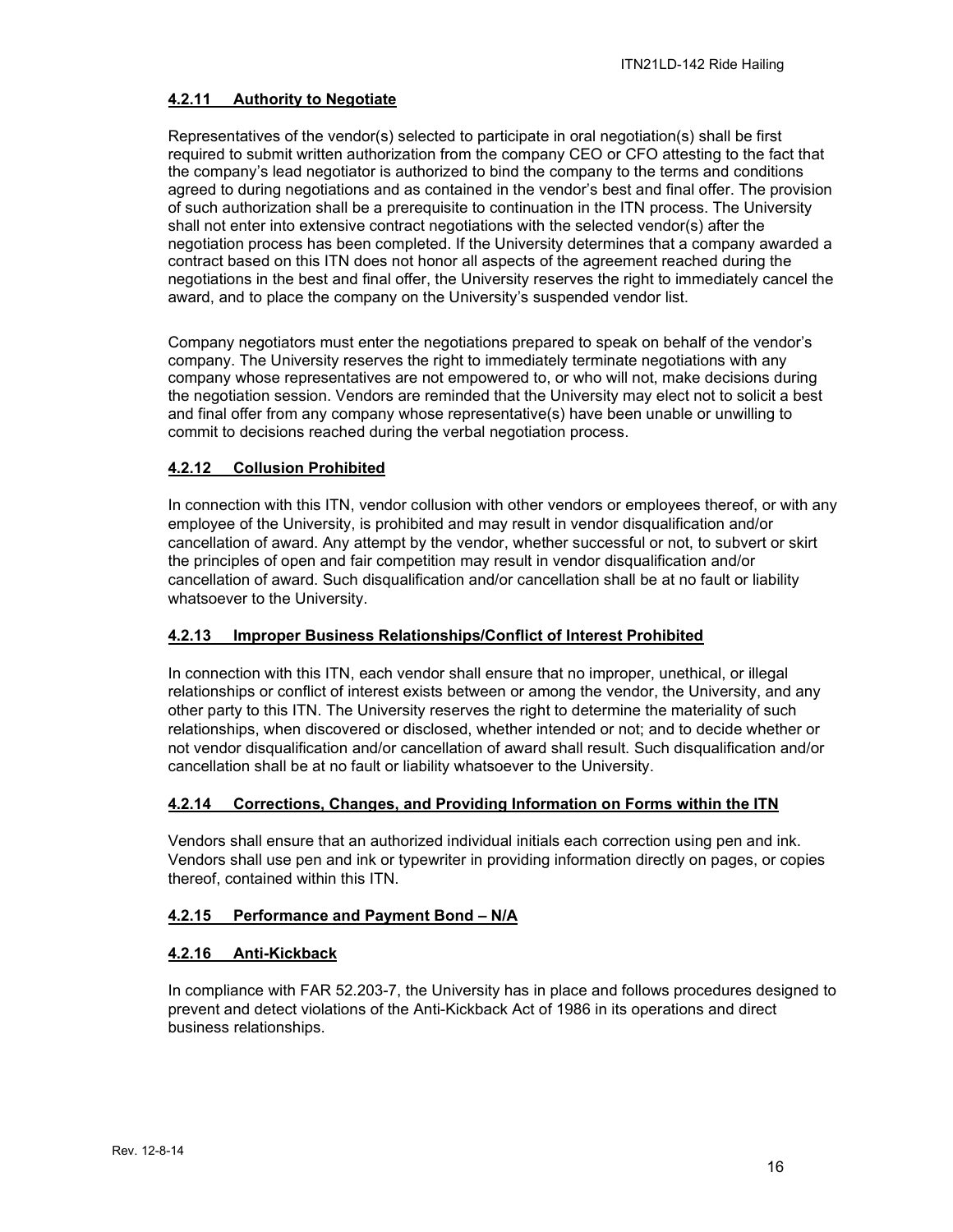# <span id="page-16-0"></span>**4.2.17 Withdrawal of ITN**

Vendors may withdraw their proposals any time prior to the ITN closing date. Vendors may request to withdraw their proposals after the ITN closing date and time prior to selection and notice of award. The University shall have sole authority to grant or deny such a request. In the event the University grants such a request, it may withhold issuing future ITN's to such vendors.

#### <span id="page-16-1"></span>**4.2.18 University's Right to Use Vendor's Ideas/Proprietary Information**

**If the vendor needs to submit proprietary information with the proposal, the vendor shall ensure that it is enclosed in a separate envelope from the proposal and that it is clearly designated and conspicuously labeled as such.** Vendors who submit responses with information noted as proprietary may be asked to substantiate why the information is proprietary or is otherwise exempt from a public records request under Florida Law.

Selection or rejection of the proposal shall not affect the University's right of use. Provided, however, that the University will, in good faith, honor any vendor information that is clearly designated and conspicuously labeled as proprietary when the University concurs that the information is proprietary, and that trade secrets or other proprietary data contained in the proposal documents shall be maintained as confidential in accordance with procedures promulgated by the Procurement Staff and subject to limitations in Florida or Federal law. Pricing information cannot be considered proprietary. The University shall not be liable in any manner or in any amount for disclosing proprietary information if such information is not clearly so designated and conspicuously so labeled. The University shall likewise not be liable if it did not know or could not have reasonably known that such information was proprietary.

Should a request be made of the University for access to the information designated confidential or trade secret by the bidder and, on the basis of that designation, the University denies the request, the bidder may be responsible for all legal costs necessary to defend such action if the denial is challenged in a court of law.

# <span id="page-16-2"></span>**5.0 DEFINITIONS**

#### <span id="page-16-3"></span>**5.1 Agreement/Contract**

All types of agreements entered into by the University of Florida, regardless of what they may be called, for the procurement of materials, services or construction, or the disposal of materials. Meaning is interchangeable.

#### <span id="page-16-4"></span>**5.2 Customer**

Unless otherwise implied by the context of the specific provision within this ITN, "Customer" means a customer of the vendor, other than the University.

#### <span id="page-16-5"></span>**5.3 May, Should**

Indicates something that is not mandatory, but permissible, recommended, or desirable.

#### <span id="page-16-6"></span>**5.4 Must, Shall, Will**

Indicates a mandatory requirement. Failure to meet these mandatory requirements may result in rejection of your proposal as non-responsive.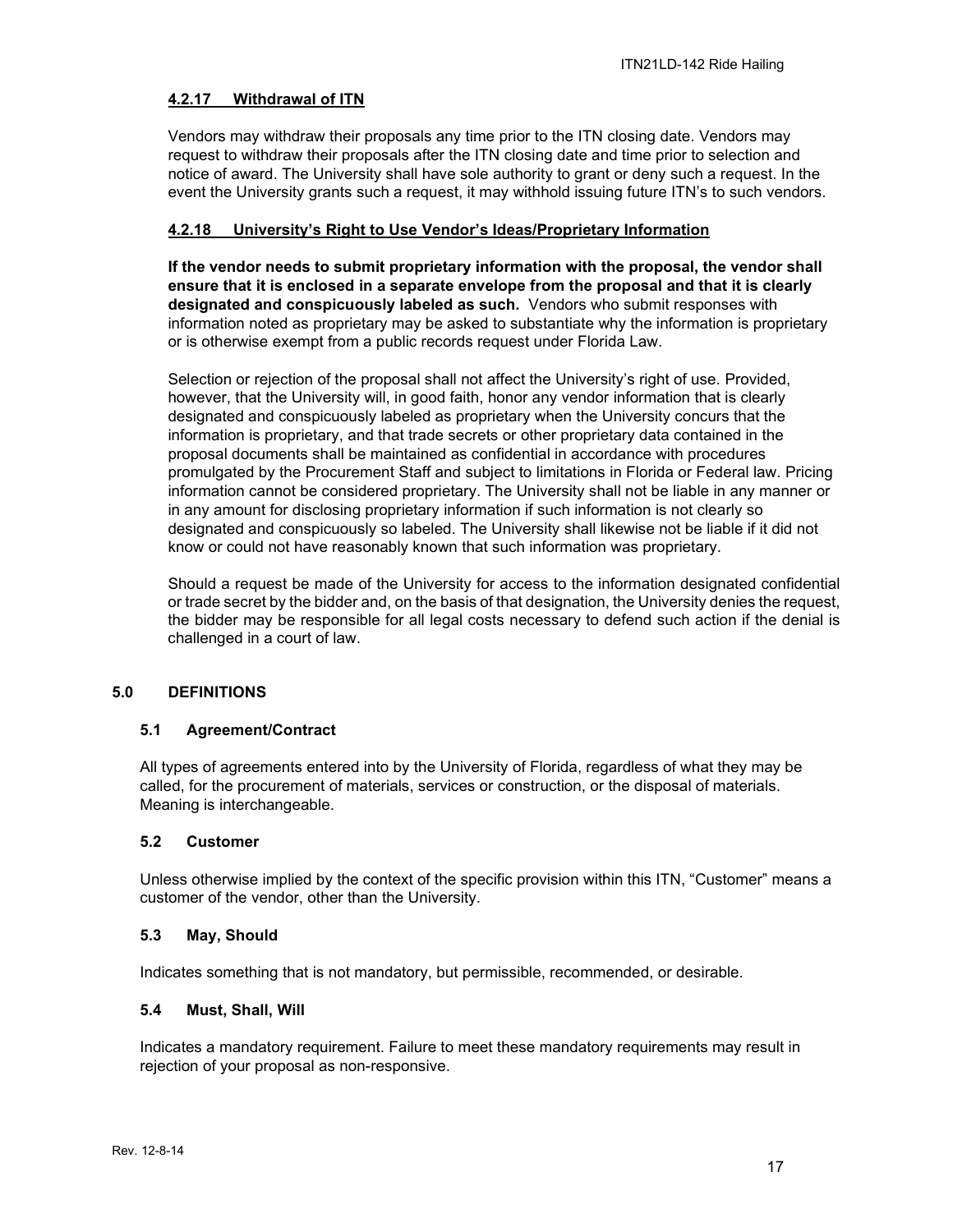#### <span id="page-17-0"></span>**5.5 Proposal**

The entirety of the vendor's responses to each point of this ITN, including any and all supplemental offers or information not explicitly requested within this ITN.

#### <span id="page-17-1"></span>**5.6 Proprietary Information**

Information held by the owner that if released to the public or anyone outside the owner's organization, would be detrimental to its interests. It is an issue of fact rather than opinion. Pricing and/or revenues cannot be considered proprietary.

#### <span id="page-17-2"></span>**5.7 Provider**

Any entity responding to this ITN, or, if selected, the vendor entering into a contract with University.

#### <span id="page-17-3"></span>**5.8 Invitation to Negotiate (ITN)**

A competitive negotiation process. It is not to be confused with an Invitation to Bid (ITB), in which goods or services are precisely specified and price is substantially the only competitive factor. This ITN provides the University the flexibility to negotiate to arrive at a mutually agreeable relationship. Price will be considered, but will not be the only factor of evaluation.

#### <span id="page-17-4"></span>**5.9 Respondent**

Any entity responding to this ITN, or, if selected, the vendor entering into a contract with University.

#### <span id="page-17-5"></span>**5.10 Response**

Same as Proposal

#### <span id="page-17-6"></span>**5.11 Successful Vendor**

Any entity responding to this ITN, or, if selected, the vendor entering into a contract with University.

#### <span id="page-17-7"></span>**5.12 Supplement Agreement**

Any supplement terms and conditions agreed to by the parties in writing taking precedence over all other documents governing the transaction.

#### <span id="page-17-8"></span>**5.13 Supplier**

Any entity responding to this ITN, or, if selected, the vendor entering into a contract with University.

#### <span id="page-17-9"></span>**5.14 University of Florida, UF or University**

Same as The University of Florida Board of Trustees, a public body corporate of the State of Florida; throughout the document the term UF, University and University of Florida is used interchangeably.

#### <span id="page-17-10"></span>**5.15 Vendor**

Any entity responding to this ITN, or, if selected, the vendor entering into a contract with University.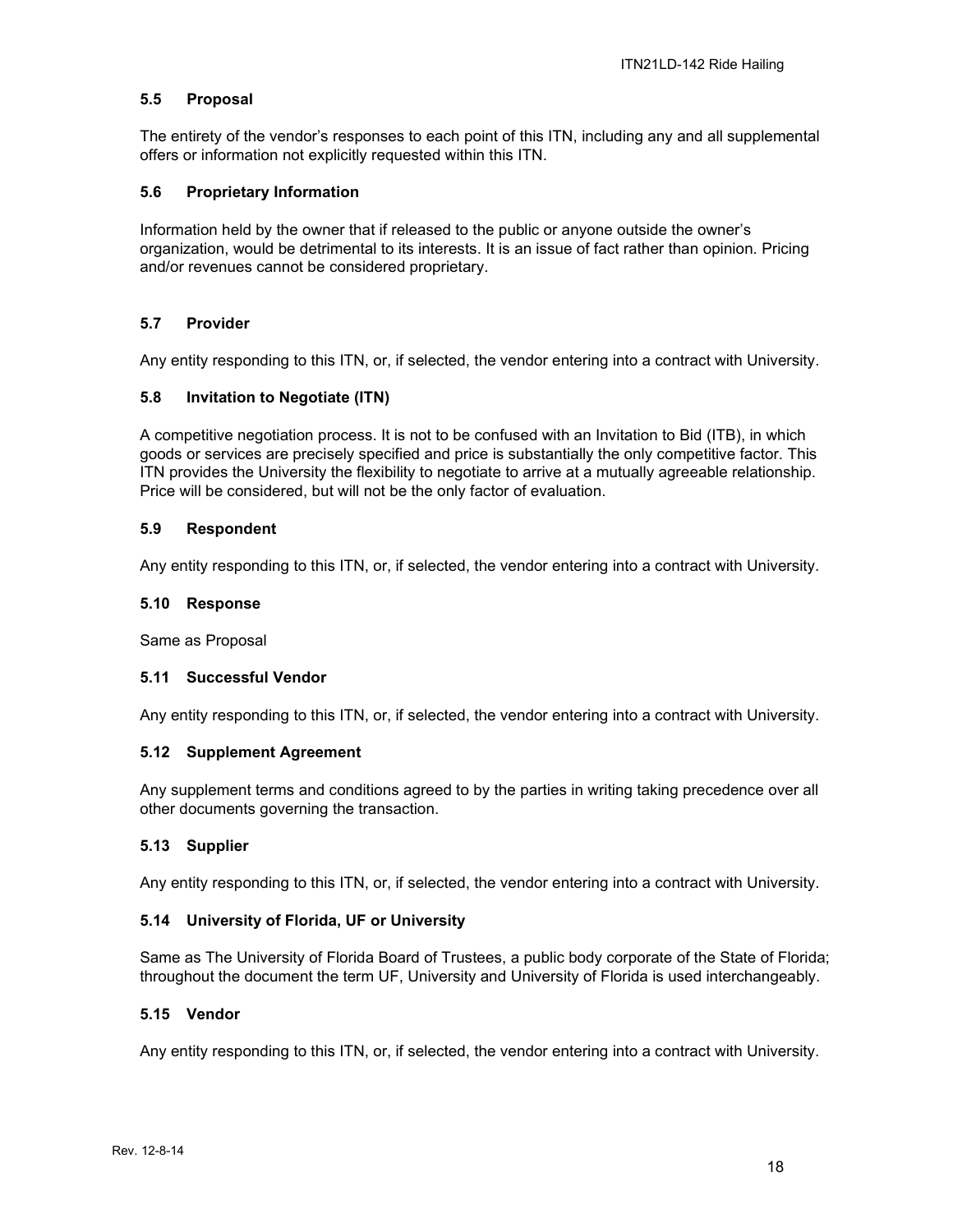# <span id="page-18-0"></span>**5.16 Vendor's Proposal**

Same as Proposal

#### <span id="page-18-1"></span>**5.17 Vendor's Response**

Same as Proposal

## <span id="page-18-2"></span>**6.0 AGREEMENT TERMS AND CONDITIONS**

The following are the Terms and Conditions that will become part of any Agreement consummated between the University and the Successful Vendor. The Successful Vendor will be expected to execute an Agreement containing the provisions set forth in this section, or substantially similar provisions as University deems prudent or necessary. This list of provisions is not exhaustive or indicative of every provision that will be contained in the Agreement, but rather identifies particular terms and conditions of which the vendor should be aware. In the event of a conflict between any provisions contained in any of the documents governing this transaction, the following shall be the order of precedence: Agreement; Invitation to Negotiate; Proposal.

#### <span id="page-18-3"></span>**6.1 Actions of Successful Vendor**

The University is under no obligation whatsoever to be bound by the actions of any Successful Vendor with respect to third parties. The Successful Vendor is not a division or agent of the University.

#### <span id="page-18-4"></span>**6.2 Advertising**

The Successful Vendor shall not advertise or publish information concerning the Agreement without prior written consent of the University. The University shall not unreasonably withhold permission.

#### <span id="page-18-5"></span>**6.3 Americans with Disabilities Act**

The Successful Vendor shall comply with all applicable provisions of the Americans with Disabilities Act and applicable federal regulations under the act.

#### <span id="page-18-6"></span>**6.4 Certification**

By signature on the "Proposal Certification" form included under Section 7.0, the Vendor certifies that the submission on the proposal did not involve collusion or other anti-competitive practices. The Vendor has not given, offered to give, nor intends to give at any time hereafter any economic opportunity, future employment, gift, loan, gratuity, special discount, trip, favor, or service to a public servant in connection with the submitted proposal. In addition, Vendor certifies whether or not an employee of the University has, or whose relative has, a substantial interest in any Agreement subsequent to this ITN. Vendor also certifies their status with regard to debarment, or suspension by any federal entity.

Failure to provide a valid signature affirming the stipulations required by this clause shall result in the rejection of the submitted proposal and, if applicable, any resulting Agreement. Signing the certification with a false statement shall void the proposal and, if applicable, any resulting Agreement. Any resulting Agreement may be subject to legal remedies provided by law. Vendor agrees to promote and offer to the University only those services and/or materials as stated in and allowed for under resulting Agreement(s).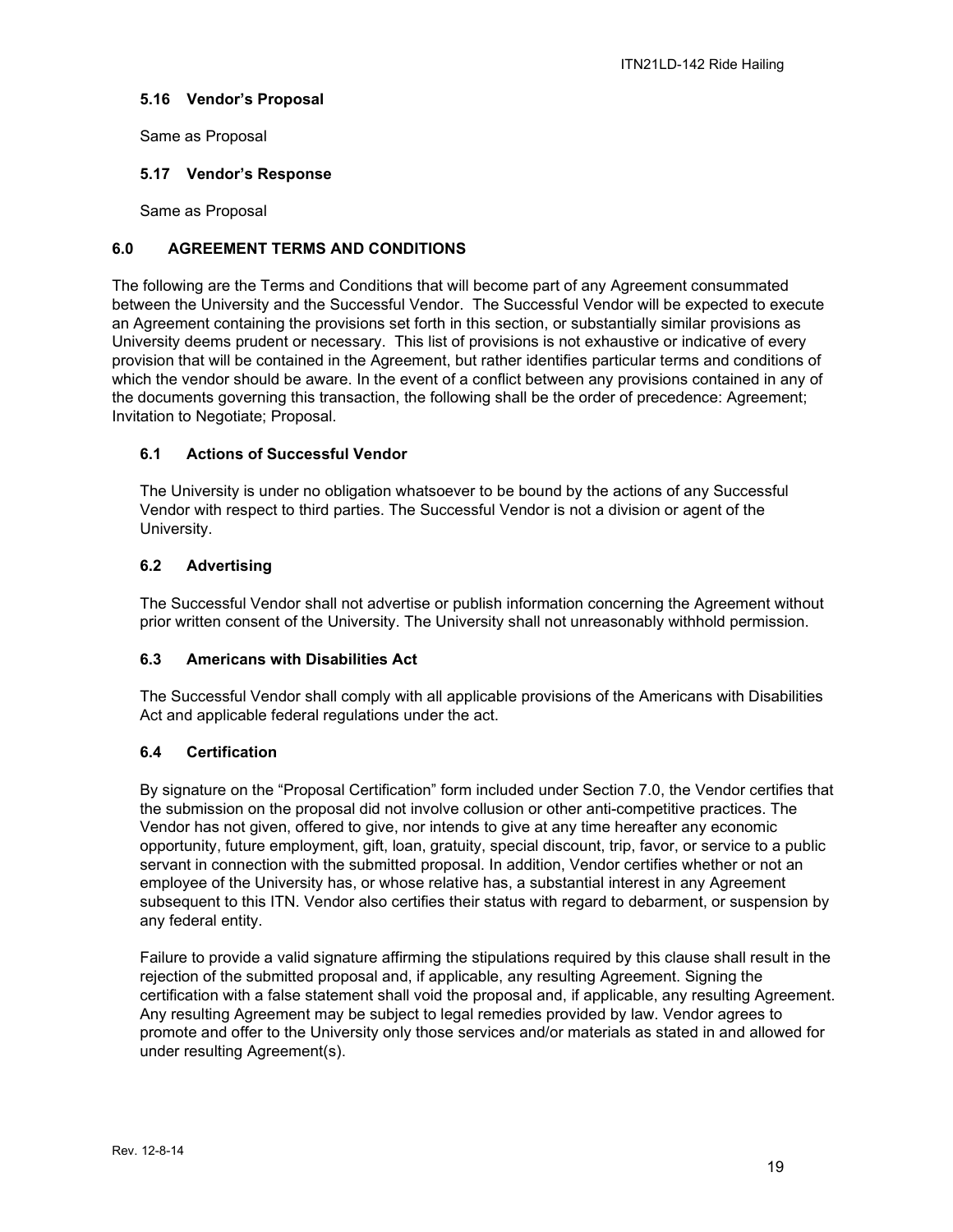# <span id="page-19-0"></span>**6.5 Conflict of Interest**

The award hereunder is subject to the provisions of Chapter 112, F.S. Vendors must disclose with the proposal the name of any officer, director, or agent who is also an employee of the University of Florida. Further, all Vendors must disclose the name of any University employee who owns, directly or indirectly, an interest of five percent (5%) or more in the Vendor's firm or any of its branches.

# <span id="page-19-1"></span>**6.6 Discrimination**

An entity or affiliate who has been placed on the discriminatory list may not submit a bid on a contract to provide goods or services to a public entity, may not submit a bid on a contract with a public entity for the construction or repair of a public building or public work, may not submit proposals on leases of real property to a public entity, may not award or perform work as a Vendor, supplier, subcontractor or consultant under contract with any public entity, and may not transact business with any public entity.

# <span id="page-19-2"></span>**6.7 Drug Free Workplace**

The Successful Vendor agrees that in the performance of the Agreement, neither the Successful Vendor nor any employee of the Successful Vendor shall engage in the unlawful manufacture, distribution, dispensing, possession, or use of a controlled substance in conducting any activity covered by the Agreement. The University reserves the right to request a copy of the Successful Vendor's Drug Free Workplace Policy. The Successful Vendor further agrees to insert a provision similar to this statement in all subcontracts for services required.

# <span id="page-19-3"></span>**6.8 Equal Opportunity Statement**

The State Universities have established equal opportunity practices which conform to both the spirit and the letter of all laws against discrimination and prohibit discrimination based on race, creed, color, sex, age, national origin, marital status or religion. To be considered for inclusion as a supplier under this agreement, the vendor commits to the following:

A. The provisions of Executive Order 11246, September 24, 1966, and the rules, regulations, and relevant orders of the Secretary of Labor are applicable to each order placed against this agreement regardless of value.

B. If the vendor expects to receive \$10,000 in orders during the first 12 months of this agreement, a complete certificate of non-segregated facilities shall be attached to the proposal response.

C.If the vendor expects to receive \$50,000 in orders during the first 12 months of this agreement and employs more than 50 people, standard form 100 (EEOO-1) must be filed prior to March 1 of each year.

D. If the vendor expects to receive \$50,000 in orders during the first 12 months and employs more than 50 people, a written program for affirmative action compliance must be maintained by the vendor, subject to review upon request by the user agencies of this agreement.

If you have already complied with the above, please indicate

# <span id="page-19-4"></span>**6.9 Federal, State, and Local Laws and Regulations**

Successful Vendor is solely responsible for complying with all laws, ordinances, and regulations including but not limited to, those relating to taxes, licenses and permits, as they may apply to any matter under this ITN. The Successful Vendor must demonstrate that they are duly licensed by applicable regulatory bodies during the performance of the Agreement. Prior to the commencement of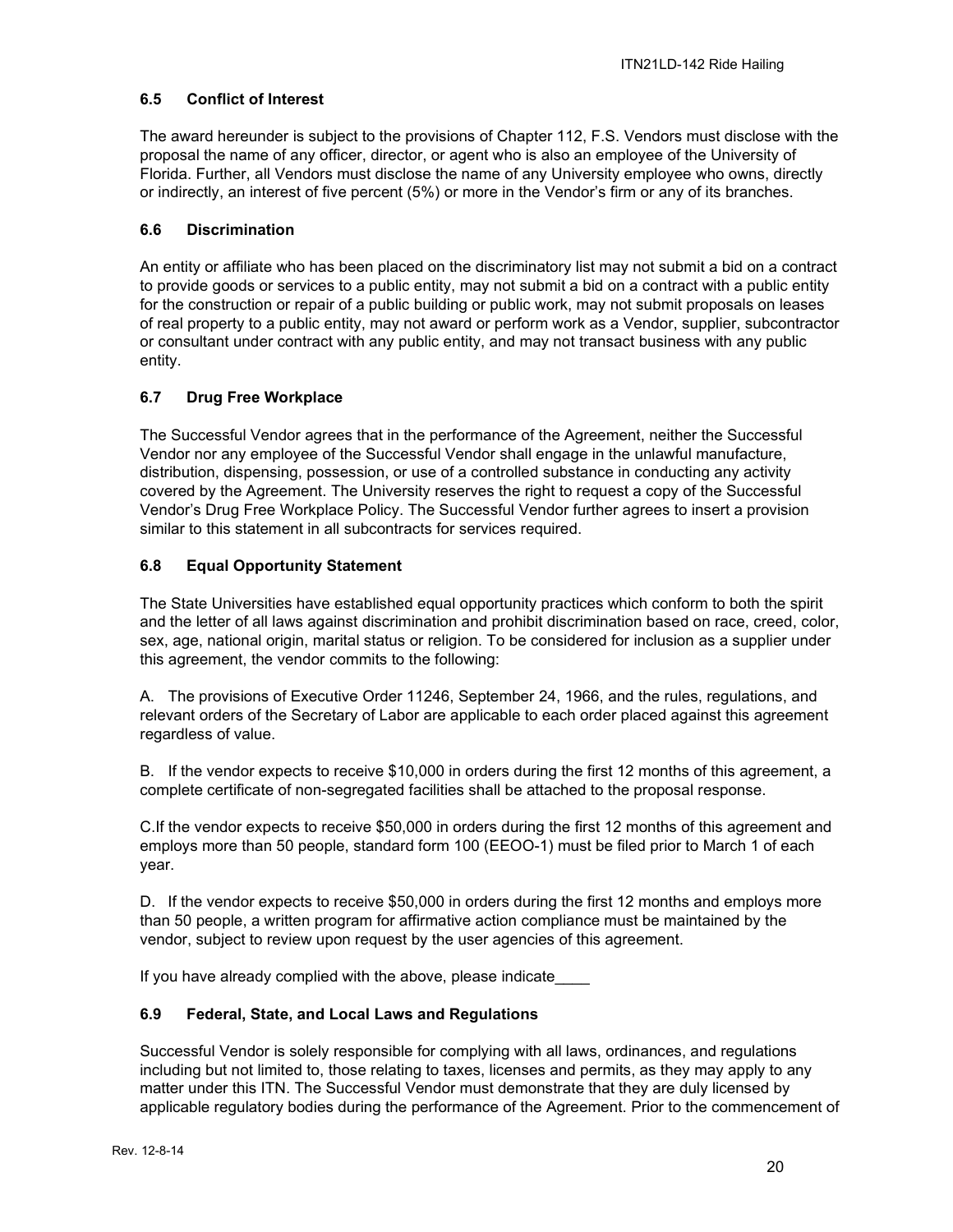Agreement, the Successful Vendor shall be prepared to provide evidence of such licensing as may be requested by the University. Successful Vendor shall, at no expense to the University, procure and keep in force during the entire period of the Agreement all such permits and licenses.

#### <span id="page-20-0"></span>**6.10 Inspection, Audit and Reporting**

All books, accounts, reports, files and other records relating to the Agreement shall be subject at all reasonable times to inspection and audit by the University of Florida.

Reporting Requirements: The successful vendor(s) agrees to furnish to the University a summary of total sales made under this contract as requested in the scope of work.

> · Other Organizations: Total dollar value of purchases and total of orders through University agreement to other institutions

· Savings to University through vendor discounting - special offers such as volume discounting

Vendor and University will work together to create reports as University deems necessary and compatible with vendor systems.

#### <span id="page-20-1"></span>**6.11 Liens**

Each Successful Vendor shall keep the University free and clear from all liens asserted by any person or entity for any reason arising out of the furnishing of services or materials by or to the Successful Vendor.

#### <span id="page-20-2"></span>**6.12 Modifications**

The Agreement can be modified or rescinded only by a writing signed by both parties or their duly authorized agents.

#### <span id="page-20-3"></span>**6.13 Non-Discrimination**

The parties agree to be bound by applicable state and federal rules governing Equal Employment Opportunity and Non-Discrimination.

#### <span id="page-20-4"></span>**6.14 Ownership of Documents**

All drawings, maps, sketches, documents, records, programs, data base, reports and other data developed or purchased, under this Agreement for or at the University's expense shall be and remain the University's property, without restriction, reservation or qualifications. The Successful Vendor may retain copies necessary for recordkeeping documentation and all such other business purposes related to the Agreement. All materials and products produced shall be provided to the University upon expiration of this Agreement.

#### <span id="page-20-5"></span>**6.15 Sales and Use Tax**

The Successful Vendor agrees to comply with and to require all of his subcontractors to comply with all the provisions of applicable law. The Successful Vendor further agrees to indemnify and hold harmless the University from any and all claims and demands made against it by virtue of the failure of the Successful Vendor or any subcontractors to comply with the provisions of any and all said laws. The University is exempt from state sales and use tax.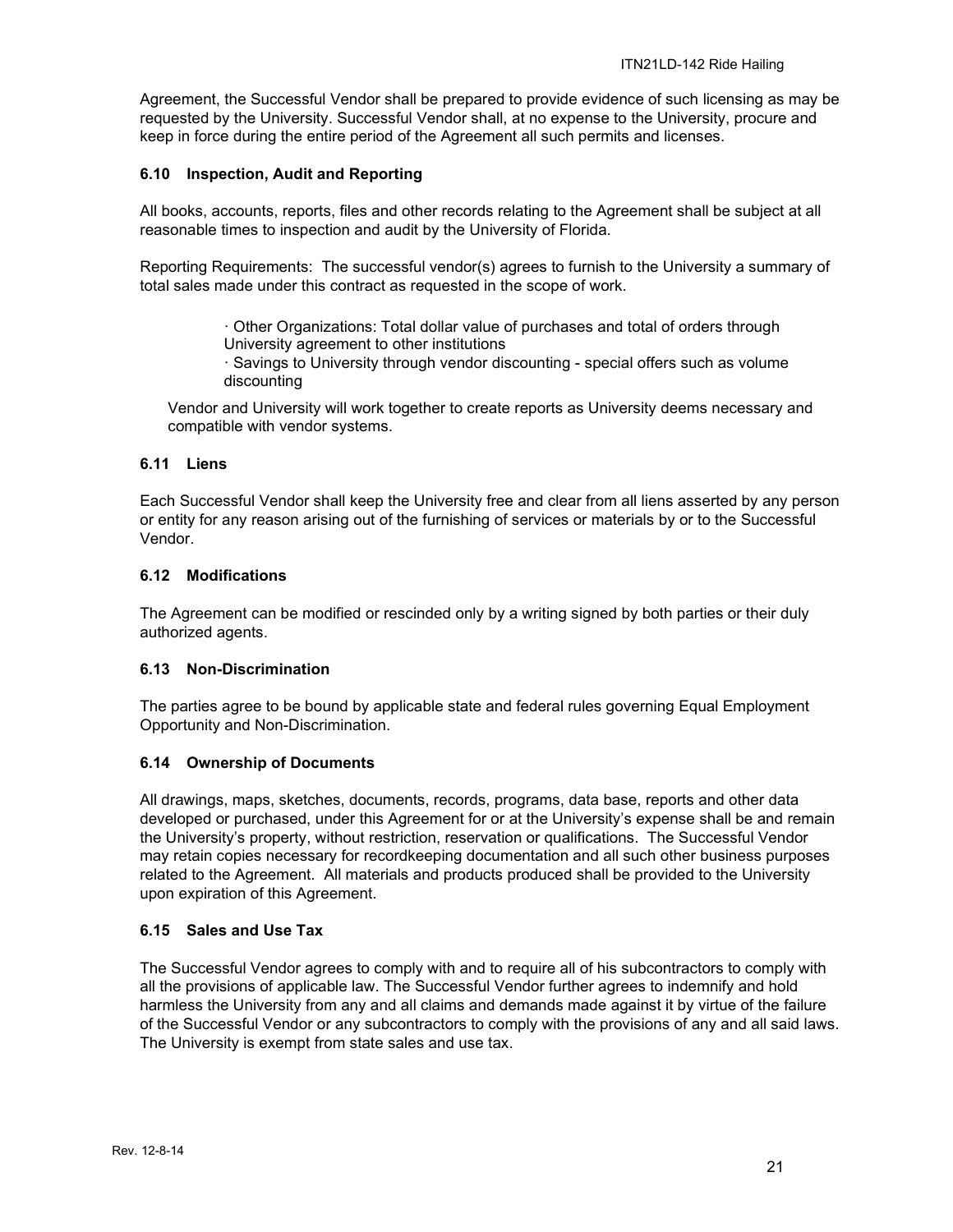## <span id="page-21-0"></span>**6.16 Sexual Harassment**

Federal law and the policies of the University prohibit sexual harassment of University employees or students. Sexual harassment includes any unwelcome sexual advance toward a University employee or student, any request for a sexual favor from a University employee or student, or any other verbal or physical conduct of a sexual nature that is so pervasive as to create a hostile or offensive working environment for University employees, or a hostile or an offensive academic environment for University students. University vendors, subcontractors and suppliers for this project are required to exercise control over their employees so as to prohibit acts of sexual harassment of University employees and students. The employer of any person who the University, in its reasonable judgment, determines has committed an act of sexual harassment agrees as a term and condition of the Agreement to cause such person to be removed from the project site and from University premises and to take such other action as may be reasonably necessary to cause the sexual harassment to cease.

# <span id="page-21-1"></span>**6.17 Small Business Program**

University is an equal opportunity institution and, as such, encourages the use of small businesses, including women and minority-owned small businesses in the provision of goods and services. Small businesses should have a fair and equal opportunity to compete for dollars spent by the University. Competition ensures that prices are competitive and a broad vendor base is available. . **Vendors are encouraged to get certified by the State of Florida** if they are minority-owned, woman-owned or veteran-owned:

[http://www.dms.myflorida.com/agency\\_administration/office\\_of\\_supplier\\_diversity\\_osd/get\\_certified](http://www.dms.myflorida.com/agency_administration/office_of_supplier_diversity_osd/get_certified)

Vendor shall use good faith efforts to ensure opportunities are available to small businesses, including women and minority-owned businesses. For questions about the University's Small Business Program contact Director of Small Business and Vendor Diversity, 352-392-0380, <https://sbvdr.admin.ufl.edu/>

#### <span id="page-21-2"></span>**6.18 Tobacco Free Campus Policy**

The University of Florida campus is a tobacco-free campus. This policy was effective as of July 1, 2010. The use of cigarettes or other tobacco products in UF buildings, parking lots, or in vehicles in these areas is prohibited. The successful vendor is expected to respect this smoke free policy and fully comply with it.

# <span id="page-21-3"></span>**6.19 Sustainability Preferences**

The University's Procurement directives support the purchase of products that will minimize any negative environmental impacts of our work. In order to facilitate a healthy market in sustainable products, all parties involved in the procurement and utilization of materials must engage in both waste recycling and the initial purchase of products containing recycled content. It is in the interest of public health, safety and welfare and the conservation of energy and natural resources to use and promote environmentally responsible products, as well as energy efficient fixtures, appliances and mechanical equipment used in new construction and retrofit of University facilities.

#### <span id="page-21-4"></span>**6.20 Assignment-Delegation**

No right or interest in the Agreement shall be assigned or delegation of any obligation made by Successful Vendor without written permission of the University. Any attempted assignment or delegation by Successful Vendor shall be wholly void and totally ineffective for all purposes unless made in conformity with this paragraph.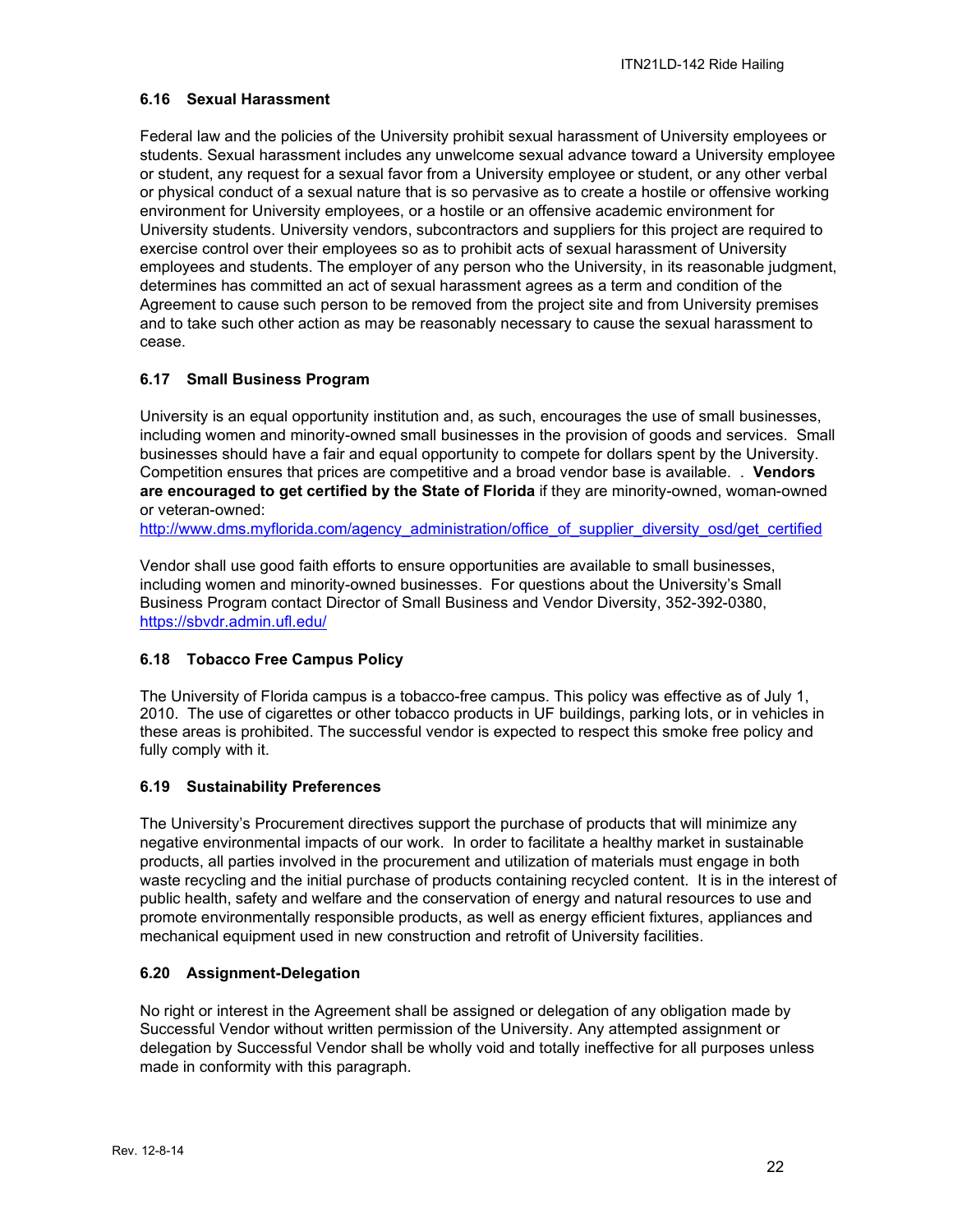# <span id="page-22-0"></span>**6.21 Assignment of Anti-Trust Overcharge Claims**

The parties recognize that in actual economic practice overcharges resulting from anti-trust violations are in fact borne by the ultimate purchaser; therefore, Successful Vendor hereby assigns to the University any and all claims for such overcharges.

# <span id="page-22-1"></span>**6.22 Date for Reckoning Prompt-Payment Discount**

For purposes of determining whether a prompt-payment discount, if applicable, may be taken by the University, the starting date of such reckoning period shall be the later of the date of a properly executed invoice or the date of completion of service and/or delivery of product.

# <span id="page-22-2"></span>**6.23 Force Majeure**

In the event compliance with any obligation under this Agreement is impractical or impossible due to any Event of Force Majeure, then the time for performance of such obligation shall be extended for a period equivalent to the duration of the Event of Force Majeure. The provisions of this section shall not operate to excuse either party's inability to perform its obligations hereunder because of inadequate finances. "Event of Force Majeure:" means any strike, lockout, labor dispute, embargo, flood, earthquake, storm, dust storm, lightning, fire, epidemic, act of God, war, national emergency, civil disturbance or disobedience, riot, sabotage, terrorism, restraint by governmental order or any other occurrence beyond the reasonable control of the party in question.

# <span id="page-22-3"></span>**6.24 Furnish and Install – N/A**

# <span id="page-22-4"></span>**6.25 Indemnification/Hold Harmless; Liability**

The Successful Vendor shall indemnify, defend, and hold harmless the University of Florida Board of Trustees, the University of Florida, the State of Florida and the Florida Board of Governors, and their respective officers, agents, and employees, against and from any and all claims, demands, suits, actions, proceedings, loss, cost, and damages of every kind and description, including attorneys' fees and/or litigation expenses, which may be brought or made against or incurred on account of loss of or damage to any property or for injuries to or death of any person, caused by, arising out of, or contributed to, in whole or in part, by reasons of any act, omission, professional error, fault, mistake, or negligence of Successful Vendor, its employees, agents, representatives, or subcontractors, their employees, agents, or representatives in connection with or incident to the performance of the Agreement. Successful Vendor's obligation under this provision shall not extend to any liability caused by the sole negligence of the University Of Florida Board Of Trustees, University, or its officers, agents, and employees. Such indemnification shall specifically include infringement claims made against any and all intellectual property supplied by Successful Vendor and third party infringement under the Agreement.

The University, as a public entity, is protected by sovereign immunity from tort liability, subject to a limited statutory waiver. The University will not agree to (i) indemnify or hold harmless any vendor; (ii) be liable for vendor's attorneys' fees under any circumstances; or (iii) binding arbitration. The Agreement shall not be construed or interpreted as (i) denying to either party any remedy or defense available to such party under the laws of the State of Florida; (ii) the consent of University or the State of Florida or their agents and agencies to be sued; or (iii) a waiver of either University's or the State of Florida's sovereign immunity beyond the limited waiver provided in section 768.28, Florida Statutes.

# <span id="page-22-5"></span>**6.26 Insurance Requirements**

The Successful Vendor shall purchase from and maintain with a company or companies, lawfully authorized to do business in Florida and acceptable to the University, such insurance as will protect the Successful Vendor from claims arising out of or resulting from the Successful Vendor's operations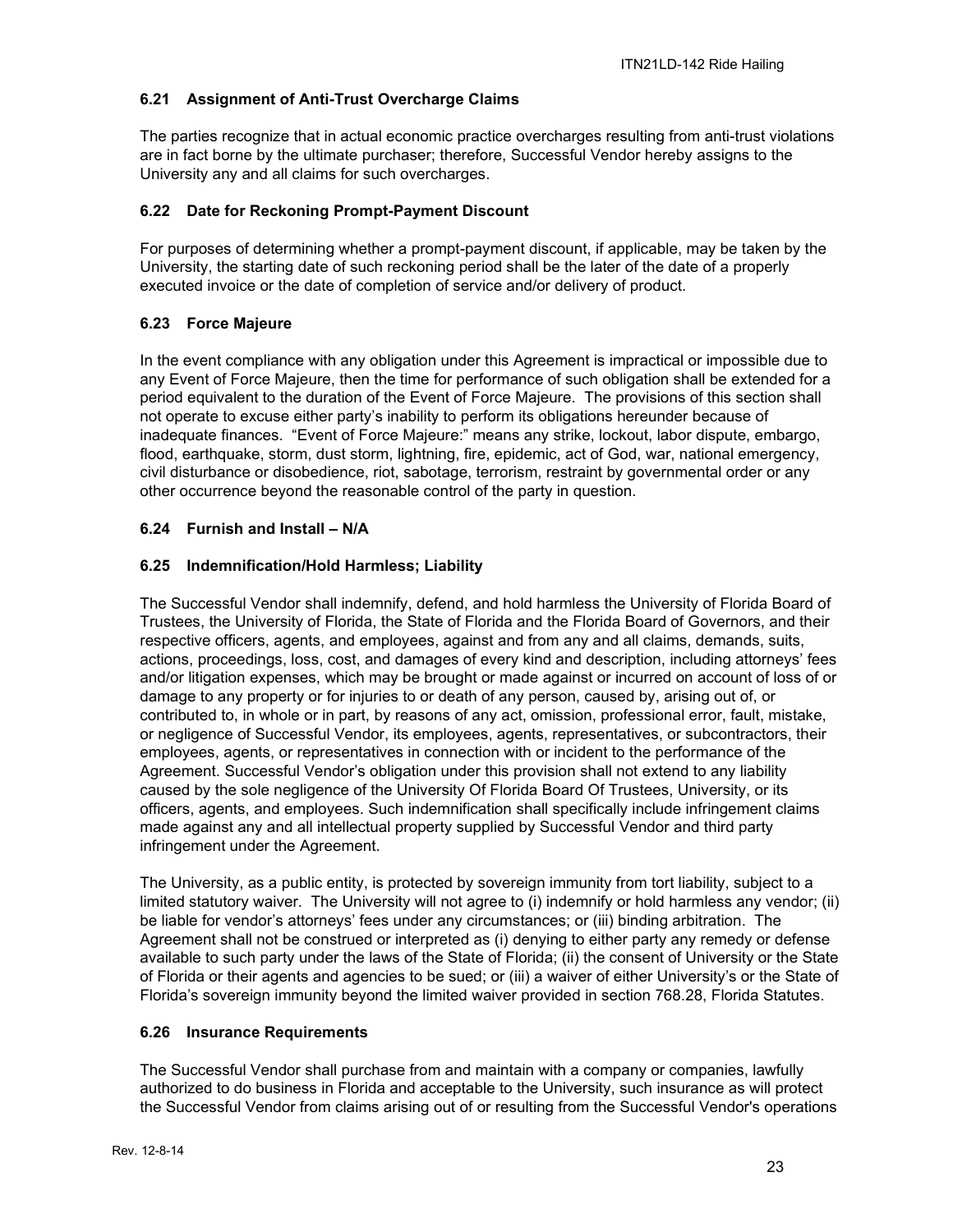under the Agreement and for which the Successful Vendor may be legally liable, whether such operations be by the Successful Vendor or by their subcontractors or by anyone directly or indirectly employed by any of them, or by anyone for whose acts any of them may be liable. All insurance policies shall be issued and countersigned by representatives of such companies duly authorized for the State of Florida and shall be written on ISO standard forms or their equivalents. The Successful Vendor shall file with the University Certificates of Insurance prior to the commencement of this Agreement and shall file Certificates of Insurance evidencing the renewal of such policies at least thirty (30) days prior to the date that each applicable insurance policy is scheduled to expire. *Please note that the University of Florida must be named "additional insured" on automobile and general liability policies.*

General Liability Insurance – The Successful Vendor shall provide the ISO Commercial General Liability policy for general liability coverage's for limits of not less than of \$1,000,000 per occurrence. Coverage shall be maintained without interruption from date of commencement of work until date of final payment.

Worker's Compensation - The Successful Vendor shall secure and maintain for the life of this Agreement, valid Worker's Compensation Insurance as required by Chapter 440, Florida Statutes (if applicable.)

Automobile Liability - The Successful Vendor shall secure and maintain, during the life of this Agreement, Automobile Liability insurance on all vehicles against bodily injury and property damage in at least the amount of \$100,000.00 per person, \$500,000.00 per occurrence.

#### <span id="page-23-0"></span>**6.27 Protection of Property**

The Successful Vendor shall at all times guard against damage or loss to the property of the University or of others or vendors and shall be held responsible for replacing or repairing any such loss or damage. The University may withhold payment or make such deductions as deemed necessary to insure reimbursement or replacement for loss or damage to property through negligence of the Successful Vendor or their agents. The Successful Vendor shall provide all barricades and take all necessary precautions to protect buildings and personnel.

#### Intellectual Property

- A. All works that are created pursuant to this contract ("Works") are works made for hire, and all rights and privileges attendant to the Works belong exclusively to the University. If a court of competent jurisdiction determines that any Work does not constitute a work made for hire, the Contractor hereby assigns to the University for no additional consideration all rights and privileges the Contractor has in the works, including all intellectual property rights, specifically those under copyright law.
- B. Paragraph A does not apply to Works that are not created through performance under this Contract ("Pre-existing works"). With respect to Pre-existing works used by the Contractor in performance of this Contract, the Contractor shall obtain for the University at no additional charge a license to use Pre-existing works for the uses intended under this Contract, including the right to make derivative works. Paragraph A does apply, however, to any Works that are derivative of Pre-existing works.
- C. The Contractor warrants that it has full power and authority to transfer the rights granted by this Contract to the University and that use of the works by the University does not constitute an infringement or other violation of any copyright, trade secret, trademark, patent, non-disclosure, or other rights of any third party.
- D. Title and all rights and privileges to all graphics and material provided to the Contractor by the University in connection with this Contract remain the exclusive property of the University of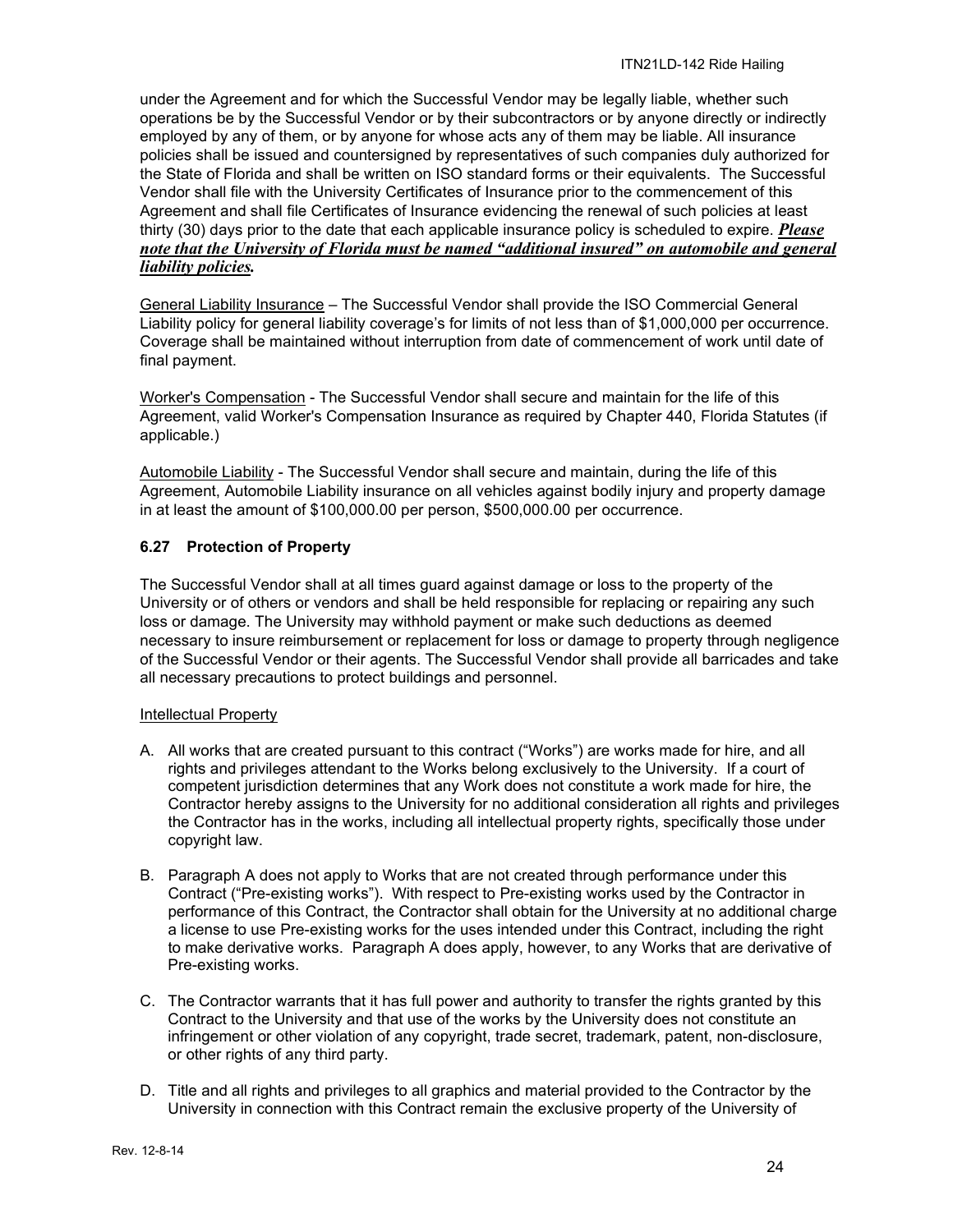Florida. The Contractor does not receive any title, rights, or privileges in those graphics or materials. The University grants to the Contractor a limited license in those graphics or materials only for the purpose of carrying out the Contractor's obligations under this Contract.

#### <span id="page-24-0"></span>**6.28 Labor Disputes**

Successful Vendor shall give prompt notice to the University of any actual or potential labor dispute which delays or may delay performance of the Agreement.

#### <span id="page-24-1"></span>**6.29 Laws and Regulations**

Successful Vendors are solely responsible for keeping themselves fully informed of and faithfully observing all laws, ordinances, and regulations and shall protect and indemnify the University, its officers and agents against any claims of liability arising from or based on any violation thereof.

#### <span id="page-24-2"></span>**6.30 No Replacement of Defective Tender**

Every tender of goods must fully comply with all provisions of the Agreement as to time of delivery, quantity, and the like. If a tender is made which does not fully conform, this shall constitute a breach and Successful Vendor shall not have the right to substitute a conforming tender.

#### <span id="page-24-3"></span>**6.31 No Waiver of Right by the University**

No waiver by University of any breach of the provisions of the Agreement by the Successful Vendor shall in any way be construed to be a waiver of any future breach or bar the University's right to insist on strict performance of the provisions of the Agreement.

#### <span id="page-24-4"></span>**6.32 Notice to Vendors of Asbestos-Containing Materials in University Buildings**

Asbestos containing materials (ACM) can be found in almost any building in the United States more than 10 years old. The University of Florida is no exception. The types of asbestos most commonly found are pipe and boiler insulation, fireproofing, hard panels known as "Transite", floor tile, and spray or trowel-applied ceiling finishes. ACM is generally not hazardous if left undisturbed.

The University has implemented an Asbestos Program to assure safe management and removal of ACM. Vendors, consultants, and other's providing service to the University may encounter ACM and must, therefore, comply with the following instructions:

A. Avoid disturbing suspected ACM. Exercise caution and watch for possible ACM.

B. If it is necessary to disturb ACM, first notify the appropriate Division Asbestos Representative listed in this notice, or the University of Florida Asbestos Coordinator, before proceeding with your work. You shall take whatever precautions are necessary to protect humans' health and the environment, and comply with all applicable Federal, State, and Local laws pertaining to asbestos.

C. If you require additional information on possible locations of ACM in a particular building, contact the Asbestos Representative from the Division for which you are working.

| Division              | Asbestos Representative              | Telephone        |
|-----------------------|--------------------------------------|------------------|
| <b>Physical Plant</b> | Assoc. Dir. Physical Plant           | (352) 392-7793   |
| <b>Health Center</b>  | Asst. Dir. Health Ctr Physical Plant | (352) 392-4417   |
| Housing               | Housing Maintenance Superintendent   | (352) 392-2161   |
| <b>Reitz Union</b>    | Maintenance Superintendent           | (352) 392-1614   |
| <b>IFAS</b>           | Engineer                             | $(352)$ 392-6488 |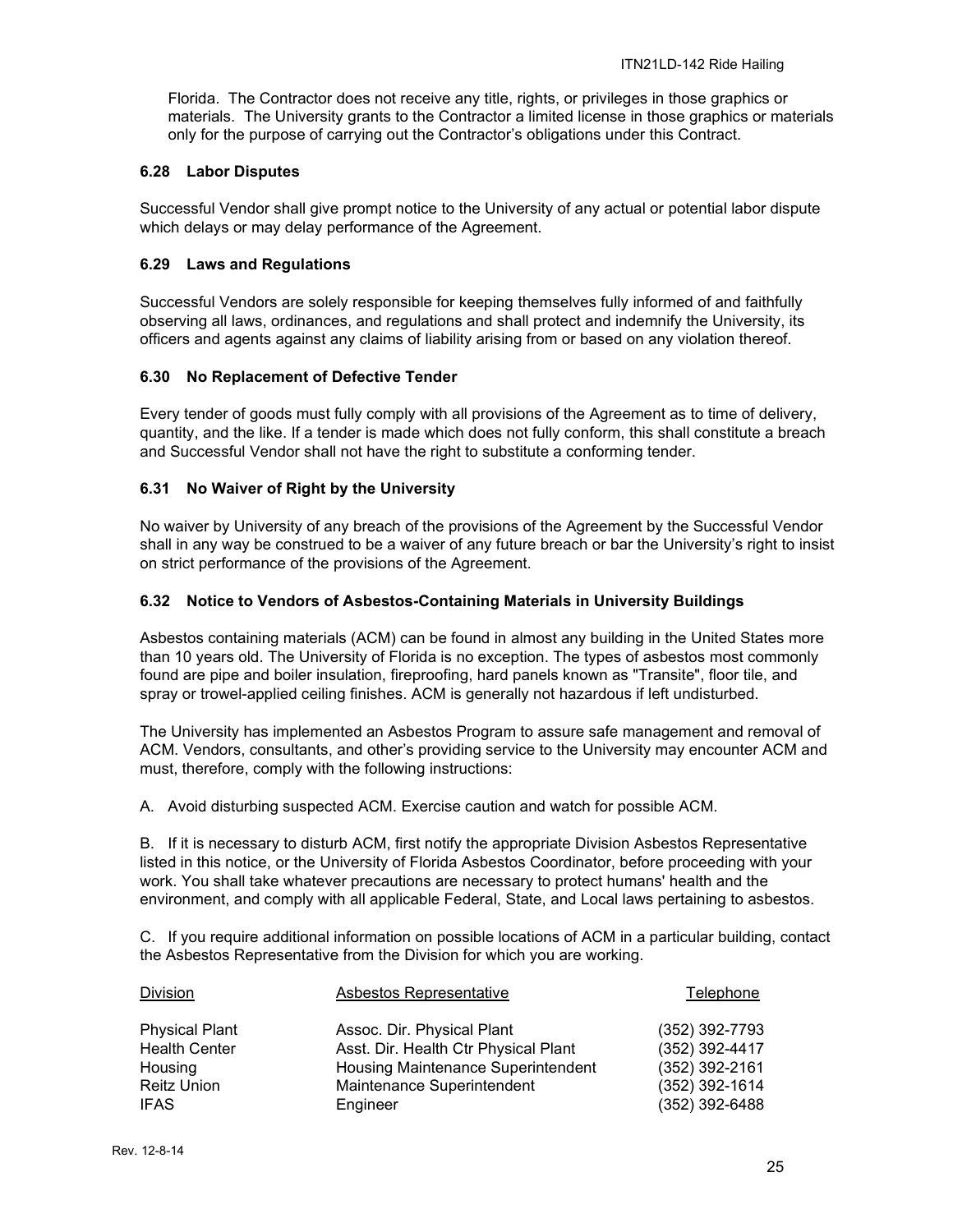# <span id="page-25-0"></span>**6.33 Parking and Identification Badges.**

The Successful Vendor shall obtain all parking permits and/or decals that may be required while performing project work on University premises. The Successful Vendor should review Contractor and Vendor Parking information from Transportation and Parking Services located at the following link:<https://parking.ufl.edu/decals/contractors-vendors/>

# <span id="page-25-1"></span>**6.34 Payment Terms**

The University's obligation is payable only and solely from funds appropriated for the purpose of the Agreement. Unless otherwise stated herein, the payment terms for the Agreement are Net 30 days. VENDOR OMBUDSMAN: The University's vendor ombudsman whose duties include acting as an advocate for vendors may be experiencing problems in obtaining payment(s) from the University may be contacted at 352-392-1241.

# <span id="page-25-2"></span>**6.35 Price Adjustment**

Price changes will normally only be considered at the end of one Agreement period and the beginning of another. Price change requests shall be in writing, submitted at least sixty (60) days prior to the end of the current Agreement period, and shall be supported by written evidence of increased costs to the Successful Vendor. The University will not approve unsupported price increases that will merely increase the gross profitability of the Successful Vendor at the expense of the University. Price change requests shall be a factor in the Agreement extension review process. The University shall, in its sole opinion, determine whether the requested price increase or an alternate option is in the best interest of the University.

# <span id="page-25-3"></span>**6.36 Prior Course of Dealings**

No trade usage, prior course of dealings, or course of performance under other agreements shall be a part of any agreement resulting from this ITN; nor shall such trade usage, prior course of dealing, or course of performance be used in the interpretation or construction of such resulting agreement.

#### <span id="page-25-4"></span>**6.37 Intentionally Blank N/A**

# <span id="page-25-5"></span>**6.38 Public Entity Crime**

A person or affiliate who has been placed on the convicted list by the Department of Management Services, State of Florida, may not submit a proposal on a contract to provide any goods or services, including construction, repairs, or leases and may not be awarded or perform work as a Vendor, supplier, subcontractor, or consultant for the University of Florida for a period of 36 months from the date of being placed on the convicted list, a "person" or "affiliate" includes any natural person or any entity, including predecessor or successor entities or any entity under the control of any natural person who is active in its management and who has been convicted of a public entity crime (Rule 6C1-3.020 FAC).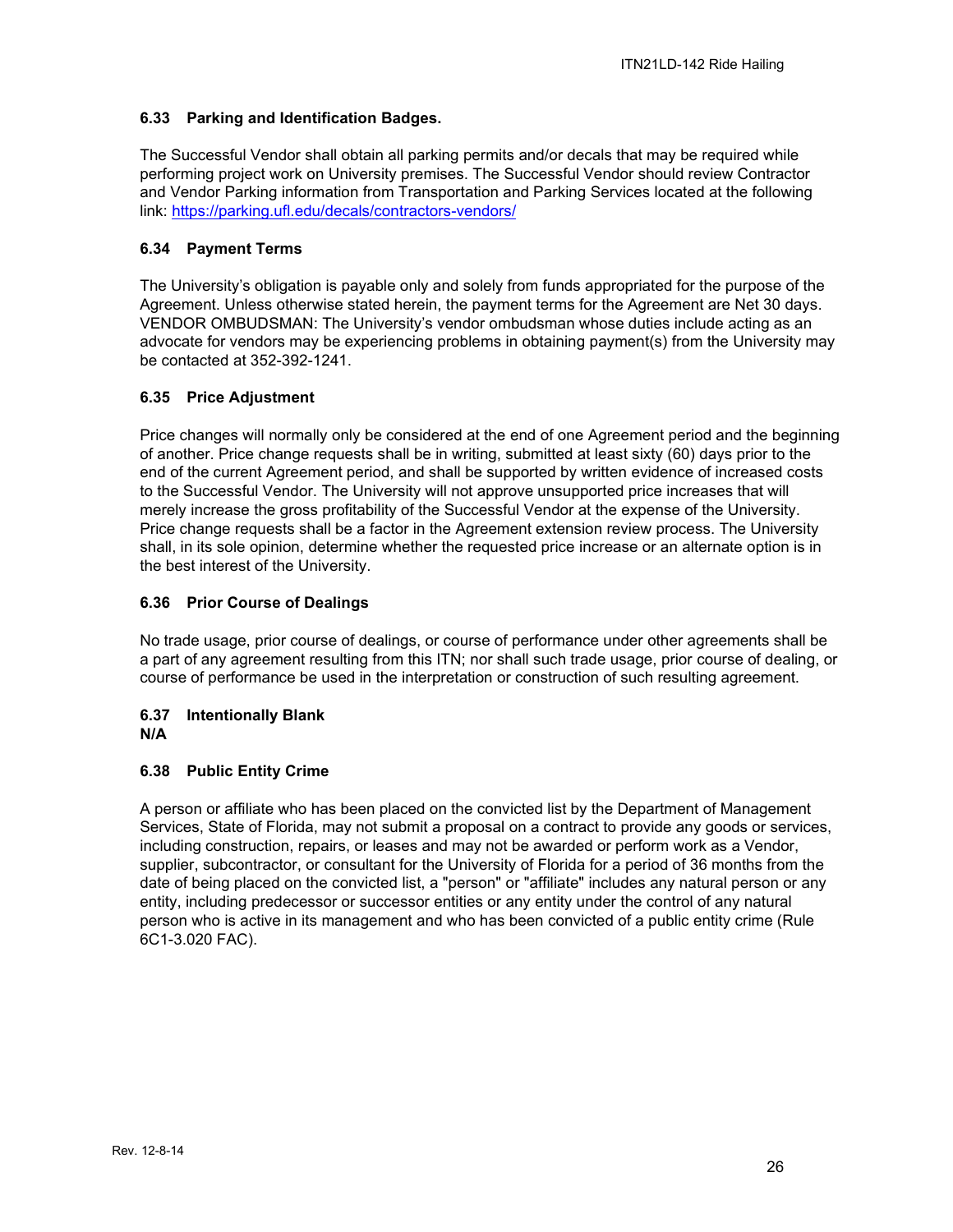# <span id="page-26-0"></span>**6.39 Public Records**

All proposal information submitted and opened becomes subject to the Public Records Law set forth in Chapter 119 F.S.

# **IF THE VENDOR HAS QUESTIONS REGARDING THE APPLICATION OF CHAPTER 119, FLORIDA STATUTES, TO THE VENDOR'S DUTY TO PROVIDE PUBLIC RECORDS RELATING TO THIS CONTRACT, CONTACT THE CUSTODIAN OF PUBLIC RECORDS AT Phone: (352) 846-3903**

# **email: [PR-Request@ufl.edu](mailto:PR-Request@ufl.edu) Mail: PO Box 113156, Gainesville, FL 32611-3156**

Any resulting Agreement may be unilaterally canceled for refusal by the vendor to allow public access to all documents, papers, letters, or other materials made or received by the Successful Vendor in conjunction with the Agreement and subject to the provisions of Chapter 119. F.S.

# <span id="page-26-1"></span>**6.40 Referencing of Orders**

For each order issued against an agreement resulting hereunder, the University intends in good faith to reference this ITN for pricing, terms and conditions, delivery location, and other particulars. However, in the event the University fails to do so, the University's right to such terms and conditions, and particulars shall not be affected, and no liability of any kind or amount shall accrue to the University.

#### <span id="page-26-2"></span>**6.41 Remedies and Applicable Law**

The Agreement shall be governed by and construed in accordance with the laws of the State of Florida (without regard to principles of conflict of laws) and the rules and regulations of the Florida Board of Governors and the University. University and Successful Vendor shall have available all remedies afforded each by said law. The venue in any action or litigation commenced to enforce the Agreement shall lie in a court of competent jurisdiction located in Gainesville, Florida.

# <span id="page-26-3"></span>**6.42 Right of Inspection**

University shall have the right to inspect the goods at delivery before accepting them.

#### <span id="page-26-4"></span>**6.43 Right of Offset**

The University shall be entitled to offset against any sums due the Successful Vendor, any expenses or costs incurred by the University, or damages assessed by the University concerning the Successful Vendor's non-conforming performance or failure to perform the Agreement, or any other debt owing the University, including expenses, costs and damages described in the termination provisions contained herein.

#### <span id="page-26-5"></span>**6.44 Shipment Under Reservation Prohibited – N/A**

#### <span id="page-26-6"></span>**6.45 Specifications: Brand Name or Acceptable Alternate – N/A**

#### <span id="page-26-7"></span>**6.46 Successful Vendor to Package Goods – N/A**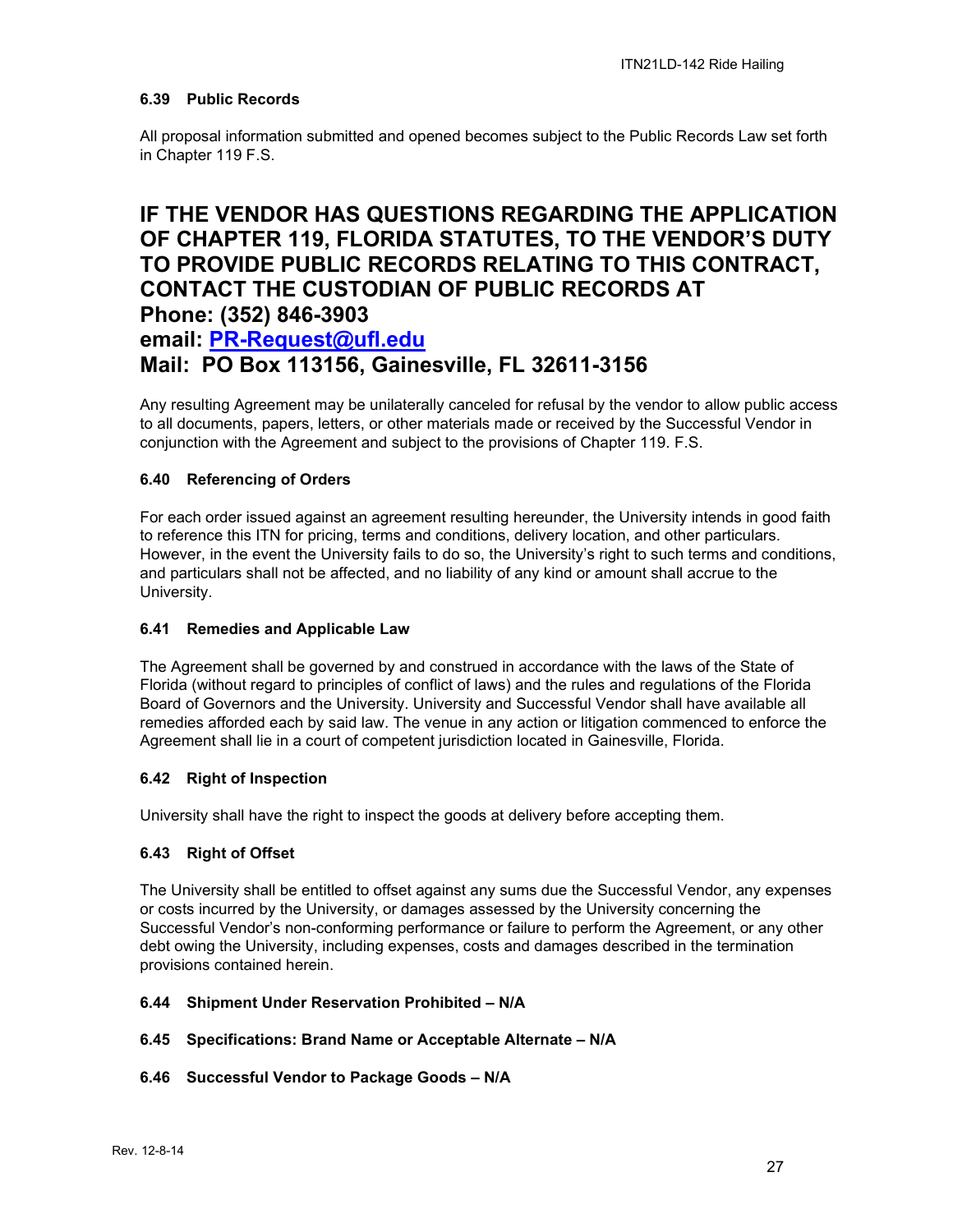# <span id="page-27-1"></span><span id="page-27-0"></span>**6.47 Termination**

## **6.47.1 Convenience**

The University reserves the right to terminate the Agreement in whole or part at any time when in the best interests of the University without penalty or cause. Upon receipt of the written notice, the Successful Vendor shall immediately stop all work as directed in the notice, notify all subcontractors of the effective date of the termination and minimize all further costs to the University. In the event of termination under this provision, all documents, data and reports prepared by the Successful Vendor under the Agreement shall become the property of and delivered to the University. The Successful Vendor shall be entitled to receive just and equitable compensation for work in progress, work completed and materials accepted before the effective date of termination. Such compensation shall be the Successful Vendor's sole remedy against the University in the event of termination under this provision.

# <span id="page-27-2"></span>**6.47.2 Default**

The University reserves the right to terminate the Agreement in whole or in part due to the failure of the Successful Vendor to comply with any term or condition of the Agreement, to acquire and maintain all required insurance policies, bonds, licenses and permits, or to make satisfactory progress in performing the Agreement. The University shall provide written notice of the termination and the reasons for it to the Successful Vendor. Upon termination under this provision, all goods, materials, documents, data and reports prepared by the Successful Vendor under the Agreement shall become the property of and be delivered to the University on demand. The University may, upon termination of the Agreement, procure, on terms and in the manner that it deems appropriate, materials, or services to replace those under the Agreement. The Successful Vendor shall be liable to the University for any excess costs incurred by the University in re-procuring the materials or services.

# <span id="page-27-3"></span>**6.47.3 Gratuities**

The University may, by written notice to the Successful Vendor, cancel the Agreement if it is discovered by the University that gratuities, in the form of entertainment, gifts or other, were offered or given by the Successful Vendor, or any agent or representative of the Successful Vendor, to any officer or employee of the University with a view toward securing favorable treatment with respect to the awarding or amending, or the making of any determinations with respect to the performing of such Agreement. In the event the Agreement is canceled by the University pursuant to this provision, University shall be entitled, in addition to any other rights and remedies, to recover or withhold the amount of the cost incurred by Successful Vendor in providing such gratuities.

# <span id="page-27-4"></span>**6.47.4 Insolvency**

The University shall have the right to terminate the Agreement at any time in the event Successful Vendor files a petition in bankruptcy; or is adjudicated bankrupt; or if a petition in bankruptcy is filed against Successful Vendor and not discharged within thirty (30) days; of if Successful Vendor becomes insolvent or makes an assignment for the benefit of its creditors or an arrangement pursuant to any bankruptcy law; of if a receiver is appointed for Successful Vendor or its business.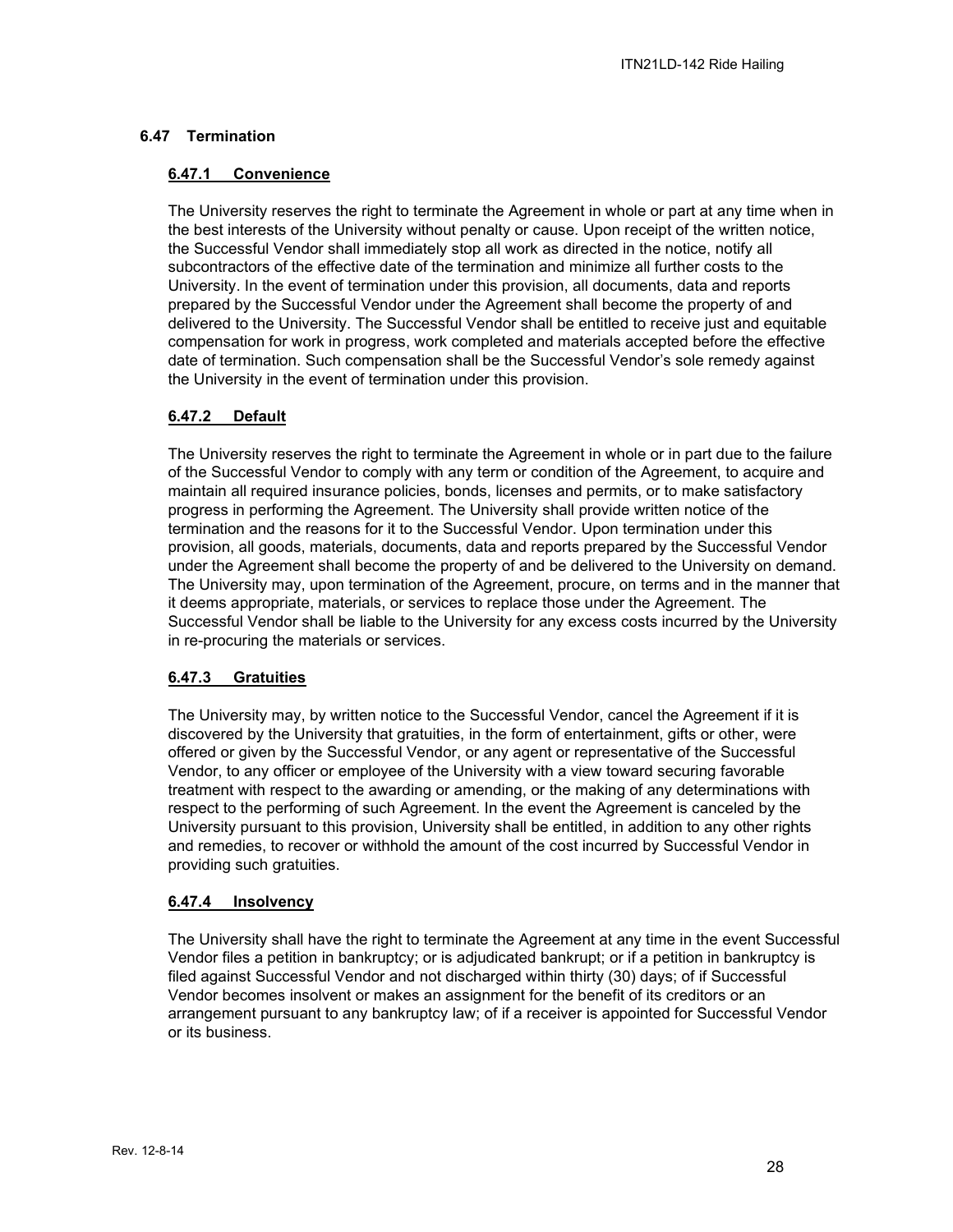# <span id="page-28-0"></span>**6.47.5 Lack of Funds**

The State of Florida's and UF's performance and obligation to pay under this Agreement is contingent upon an annual appropriation by the Florida State Legislature. The Agreement may be canceled without further obligation on the part of the University of Florida in the event that sufficient appropriated funding is unavailable to assure full performance of the terms. The Successful Vendor shall be notified in writing of such non-appropriation as soon as reasonably possible. No penalty shall accrue to the University in the event this cancellation provision is exercised. This cancellation provision shall not be construed so as to permit the University to terminate the Agreement in order to acquire similar equipment, material, supplies or services from another party.

# <span id="page-28-1"></span>**6.47.6 Stop Work Order**

The University may at any time, by written order to the Successful vendor, require the Successful Vendor to stop all or any part of the work called for by the Agreement for a period of ninety (90) days after the order is delivered to the Successful Vendor, and for any further period to which the parties may agree. The order shall be specifically identified as a Stop Work Order issued under this provision. Upon receipt of the order, the Successful Vendor shall immediately comply with its terms and take all reasonable steps to minimize the incidence of costs allocable to the work covered by the order during the period of work stoppage. If a Stop Work Order issued under this provision is canceled or the period of the order or any extension expires, the Successful Vendor shall resume work. The University shall make an equitable adjustment in the delivery schedule or Agreement price, or both, and the Agreement shall be amended in writing accordingly.

#### <span id="page-28-2"></span>**6.47.7 Suspension or Debarment**

The University may by written notice to the Successful Vendor immediately terminate the Agreement if the University determines that the Successful Vendor has been debarred, suspended or otherwise lawfully prohibited from participating in any public procurement activity, including but limited to, being disapproved as a subcontractor Vendor of any public procurement unit or other governmental body.

# <span id="page-28-3"></span>**6.47.8 Continuation of Performance Through Termination**

The Successful Vendor shall continue to perform, in accordance with the requirements of Agreement, up to the date of termination, as directed in the termination notice.

#### <span id="page-28-4"></span>**6.48 Title and Risk of Loss – N/A**

#### <span id="page-28-5"></span>**6.49 Warranties – N/A**

#### <span id="page-28-6"></span>**6.50 Payment Card Industry Data Security Standard.**

For e-commerce business and/or credit card transactions, Proposer agrees to be bound by the requirements and terms of the Rules of all applicable Card Associations, as amended from time to time, and be solely responsible for security and maintaining confidentiality of Card transactions processed by means of electronic commerce up to the point of receipt of such transactions by Bank.

Proposer is required to be in compliance with the requisites of the SAS 70 and/or Payment card Industry Data Security Standard and provide written attestation of compliance annually.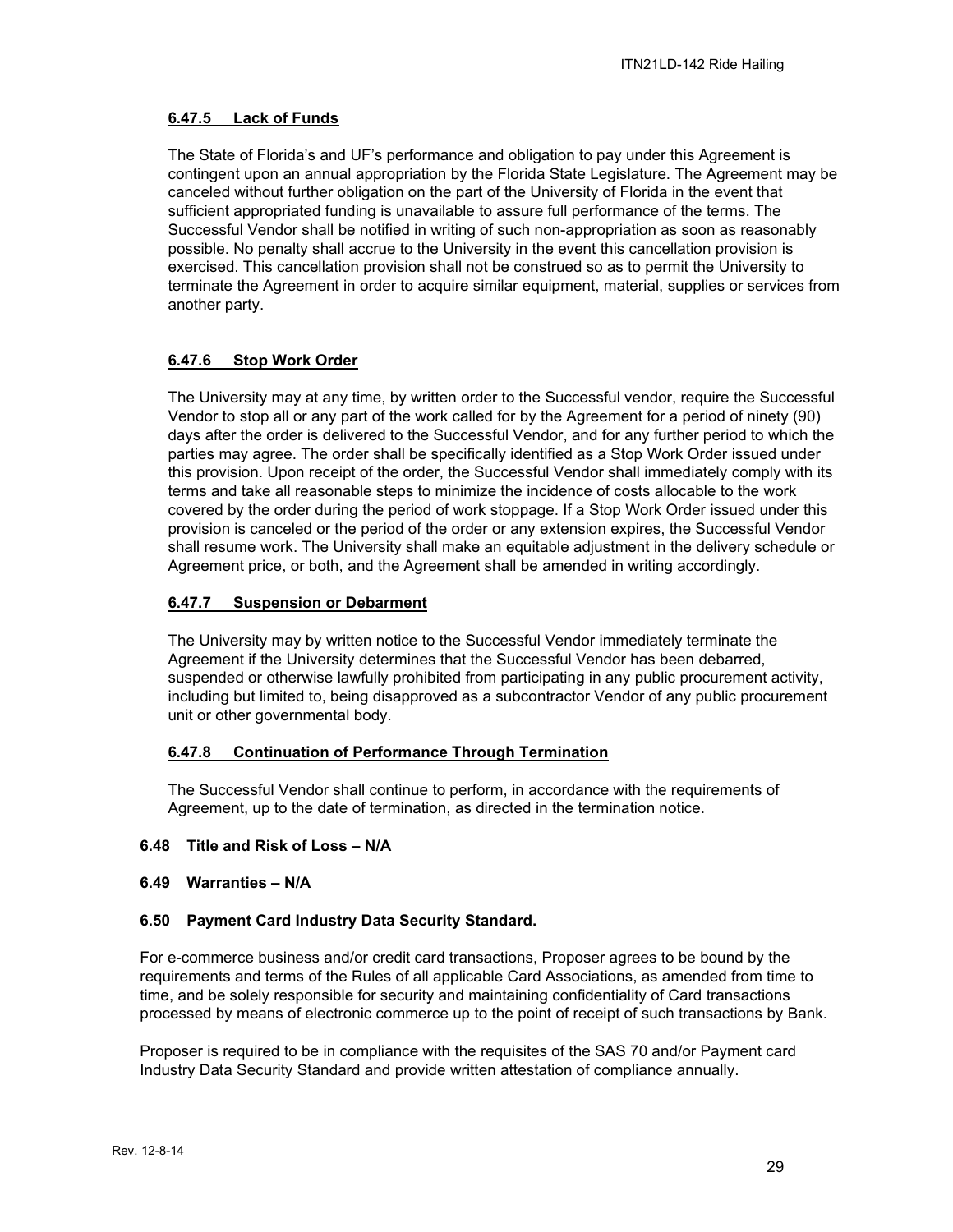## <span id="page-29-0"></span>**6.51 Payment and Invoice Information**

All invoices will need to contain either a **UF purchase order number** or the **8-digit department ID number** of the department with which you are doing business. Please include your Tax Identification number. All invoices for payment should be submitted to the University of Florida via:

Email: [UFL.invoices@edmgroup.com](mailto:UFL.invoices@edmgroup.com)

Or by Fax: 1-570-496-5411

Or by Mail: University of Florida Attn: Accounts Payable PO Box 3357 Scranton, PA 18505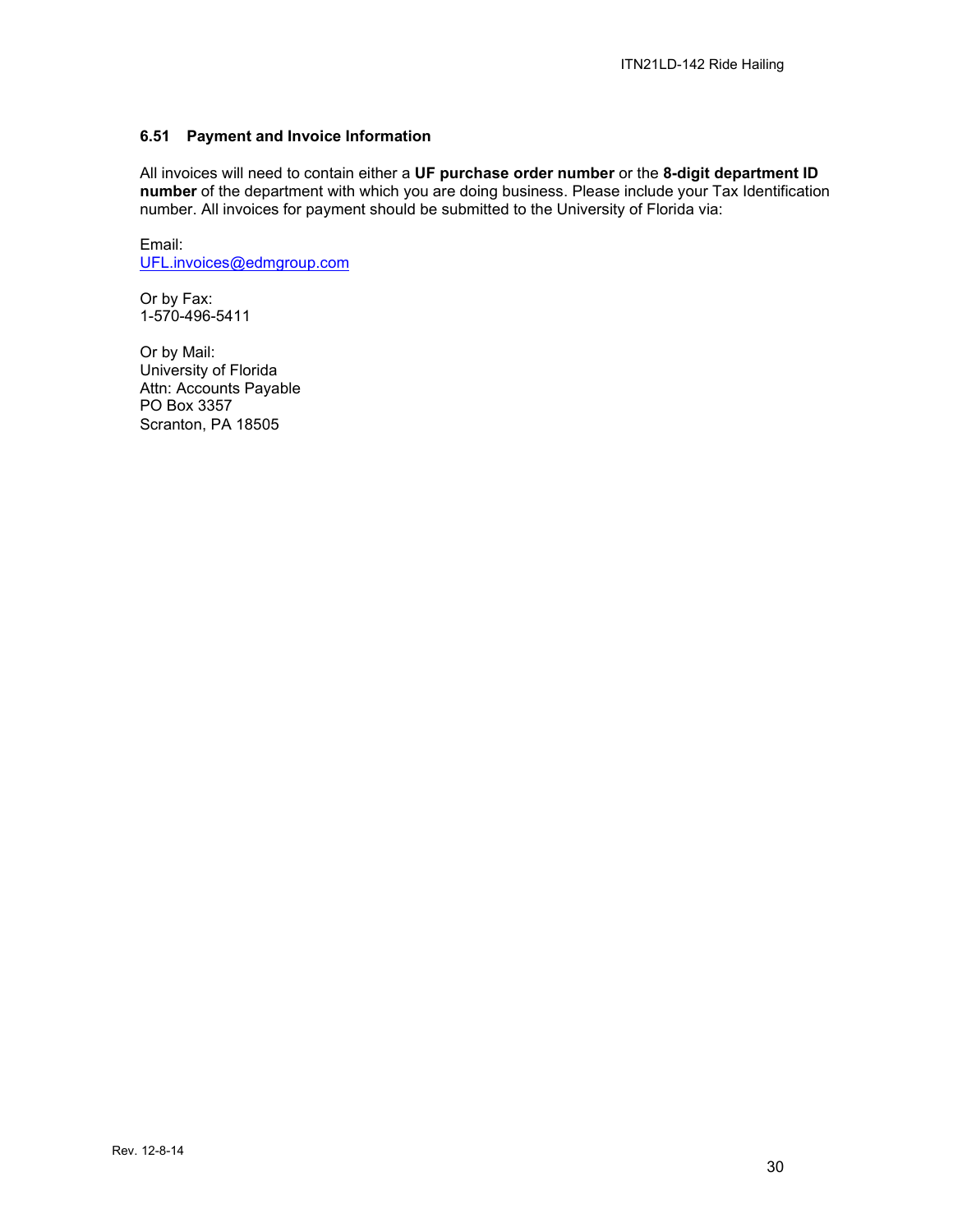#### <span id="page-30-0"></span>**7.0 Certifications and Forms**

#### <span id="page-30-1"></span>**7.1 Certification of Proposal**

Explanation: This certification attests to the vendor's awareness of and agreement to the content of this ITN and all accompanying provisions contained herein.

Action: Vendor is to ensure that the following certificate is duly completed and correctly executed by an authorized officer of your company.

This proposal is submitted in response to Invitation to Negotiate ITN21LD- 142 issued by the University of Florida. The undersigned, as a duly authorized officer, hereby certifies that

#### \_\_\_\_\_\_\_\_\_\_\_\_\_\_\_\_\_\_\_\_\_\_\_\_\_\_\_\_\_\_\_\_\_\_\_\_\_ (Vendor Name)

agrees to be bound by the content of this proposal and agrees to comply with the terms, conditions and provisions of the referenced Invitation to Negotiate (ITN) and any addenda thereto in the event of an award. Exceptions are to be noted as stated in the ITN. The proposal shall remain in effect for a period of ninety (90) calendar days as of the Due Date for responses to the ITN.

The undersigned certifies that to the best of his/her knowledge: (check one pf the below and provide information if required)

There is no trustee or employee of the University of Florida who has or whose Relative has an Interest in the entity or entities making this proposal or who is a natural person making this proposal.

There are trustee(s) and/or employee(s) of the University of Florida who have, and/or whose Relative(s) have, an Interest in the entity or entities making this proposal or who is a natural person making this proposal. Describe the nature of the interest held by each trustee, employee, or Relative of the trustee or employee (for example, grandson of Employee X owns the company or spouse of Employee Y is a director of the company).

"Interest" for purposes of this disclosure includes the following: director, trustee, officer, or employee of an entity, any contract with an entity (including consulting), or any partner, proprietor, stock, equity, or other ownership interest in an entity.

"Relative" for the purpose of this disclosure is an individual who is related to the trustee or employee as father, mother, son, daughter, brother, sister, uncle, aunt, first cousin, nephew, niece, husband, wife, father-in-law, mother-in-law, son-in-law, daughter-in-law, brother-in-law, sister-in-law, stepfather, stepmother, stepson, stepdaughter, stepbrother, stepsister, half brother, half sister, grandparent, great grandparent, grandchild, great grandchild, step grandparent, step great grandparent, step grandchild, step great grandchild, person who is engaged to be married to the trustee or employee or who otherwise holds himself or herself out as or is generally known as the person whom the trustee or employee intends to marry or with whom the trustee or employee intends to form a household, or any other natural person having the same legal residence as the trustee or employee"

The undersigned further certifies that their firm (check one) \_\_\_**IS** *or* \_\_\_**IS NOT** currently debarred, suspended, or proposed for debarment by any federal entity. The undersigned agrees to notify the University of any change in this status, should one occur, until such time as an award has been made under this procurement action.

Person(s) authorized to negotiate in good faith on behalf of this firm for purposes of this Invitation to Negotiate are:

Name: example and the set of  $\blacksquare$  Title:  $\blacksquare$